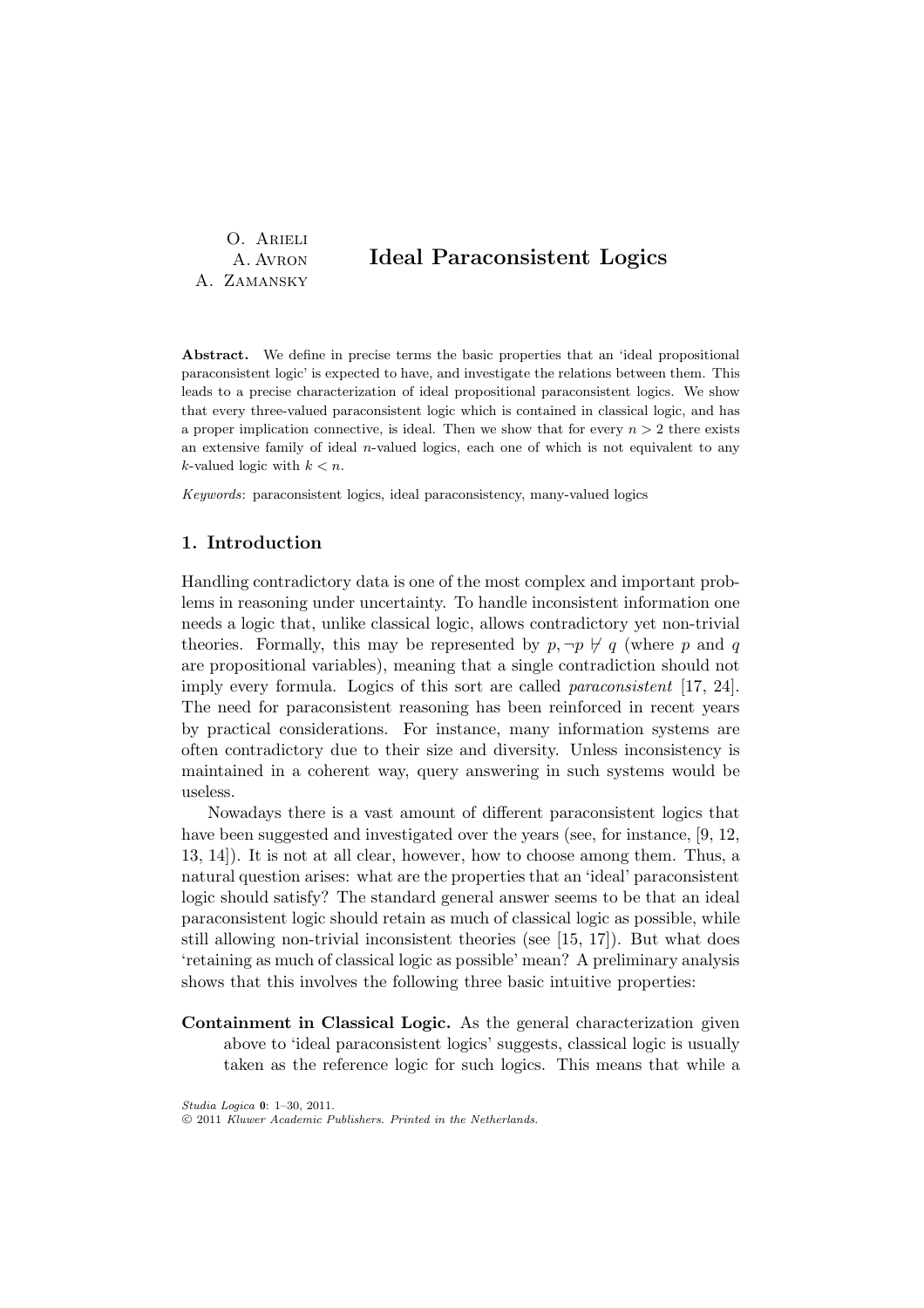reasonable paraconsistent logic is necessarily more tolerant than classical logic (since it allows non-trivial contradictions), it should not validate any inference which classical logic forbids. In other words: it should be contained in classical logic.

- Maximal Paraconsistency. The requirement from a paraconsistent logic L to "retain as much of classical logic as possible, while still allowing non-trivial inconsistent theories" has two different interpretations, corresponding to the two aspects of this demand:
	- Absolute maximal paraconsistency. Intuitively, this means that by trying to further extend  $\bf{L}$  (without changing the language) we lose the property of paraconsistency.
	- Maximality relative to classical logic. Here the intuitive meaning is that L is so close to classical logic, that any attempt to further extend it should necessarily end up with classical logic.

Ideally, we would like of course an 'ideal paraconsistent logic' to have both types of maximality.

Reasonable language. Obviously, the language of a paraconsistent logic should have an official negation connective which is entitled to this name. This is insufficient, of course. Thus, in [3] we have shown that the three-valued logic whose only connective is Sette's negation [32], is maximally paraconsistent and it is obviously contained in classical logic. Still, nobody would take it as an 'ideal' paraconsistent logic, because its language is not sufficiently expressive. So an ideal paraconsistent logic should be in a language which is reasonably strong.

The three properties we expect an 'ideal paraconsistent logic' to have are all rather vague. Accordingly, our first goal in this paper is to define them in precise terms, and investigate the relations between them. This leads to a precise characterization of ideal paraconsistent logics. Our second goal is to examine which of the paraconsistent logics that have been studied in the literature are ideal. Our third and last goal is to provide a systematic way of constructing ideal paraconsistent logics.

The rest of this paper is divided to three parts: First, in the next section, we review the basic concepts underlying our investigations. Then, in Section 3, we define and investigate the properties that an ideal paraconsistent logic should have. Finally, Sections 4 and 5 are concerned with concrete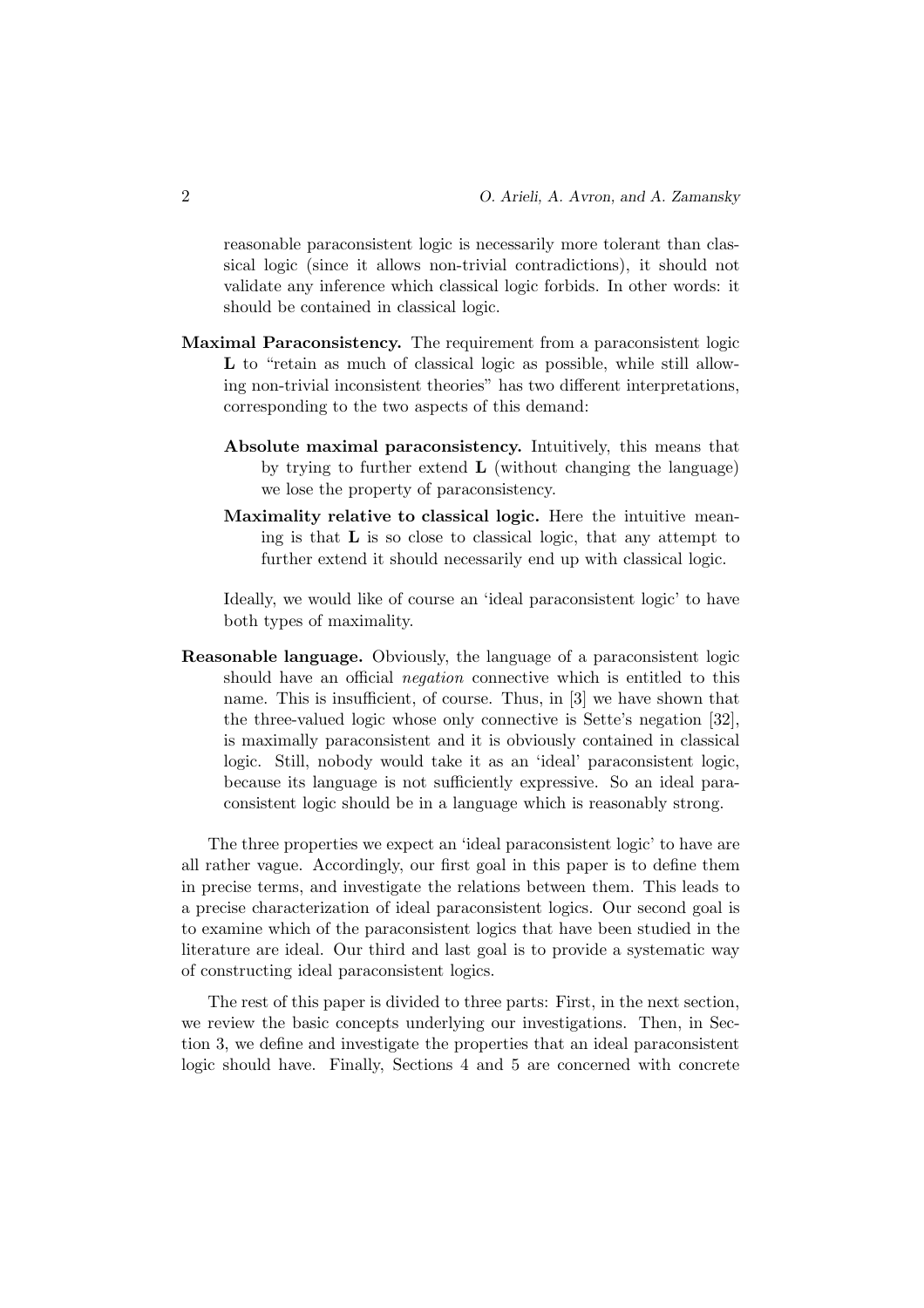ideal paraconsistent logics. The first of them is devoted to three-valued paraconsistent logics.

We show in it, for instance, that in the three-valued case, paraconsistent logics that are reasonably expressive and are contained in classical logic are already ideal. This includes all the  $2^{20}$  three-valued paraconsistent logics shown in  $[3]$  to be maximally paraconsistent, including the  $2^{13}$  three-valued logics of formal inconsistency (LFIs), shown in [15, 28] to be maximal relative to classical logic. In Section 5 we provide a systematic way of constructing ideal logics with any finite number of truth-values. We show that for every  $n > 2$  there exists an extensive family of ideal *n*-valued logics, each one of which is not equivalent to any k-valued logic with  $k < n$ <sup>1</sup>.

# 2. Preliminaries

# 2.1. What is a Paraconsistent Logic?

In the sequel,  $\mathcal L$  denotes a propositional language with a set  $\mathcal A_{\mathcal L}$  of atomic formulas and a set  $W_C$  of well-formed formulas. We denote the elements of  $\mathcal{A}_{\mathcal{L}}$  by p, q, r (possibly with subscripted indexes), and the elements of  $\mathcal{W}_{\mathcal{L}}$  by  $\psi, \phi, \sigma$ . Atoms( $\varphi$ ) denotes the set of atomic formulas occurring in  $\varphi$ . Given a unary connective  $\Diamond$  of  $\mathcal{L}$ , we denote  $\Diamond^0 \psi = \psi$  and  $\Diamond^i \psi = \Diamond (\Diamond^{i-1} \psi)$  (for  $i \geq 1$ ). Sets of formulas in  $W<sub>C</sub>$  are called theories and are denoted by  $\mathcal T$  or  $\mathcal S$ . We denote *finite* theories by  $\Gamma$  or  $\Delta$ . Following the usual convention, we shall abbreviate  $\mathcal{T} \cup {\psi}$  by  $\mathcal{T}, \psi$ . More generally, we shall write  $\mathcal{T}, \mathcal{S}$  instead of  $T\cup S$ .

First, we define what is a 'logic'.

DEFINITION 1. A (Tarskian) *consequence relation* for a language  $\mathcal{L}$  (a tcr, for short) is a binary relation  $\vdash$  between theories in  $W_L$  and formulas in  $W_L$ , satisfying the following three conditions:

Reflexivity: if  $\psi \in \mathcal{T}$  then  $\mathcal{T} \vdash \psi$ . Monotonicity: if  $\mathcal{T} \vdash \psi$  and  $\mathcal{T} \subseteq \mathcal{T}'$ , then  $\mathcal{T}' \vdash \psi$ . Transitivity  $(cut)$ : if  $\mathcal{T} \vdash \psi$  and  $\mathcal{T}', \psi \vdash \phi$  then  $\mathcal{T}, \mathcal{T}' \vdash \phi$ .

Let  $\vdash$  be a tcr for  $\mathcal{L}$ .

• We say that  $\vdash$  is *structural*, if for every uniform  $\mathcal{L}$ -substitution  $\theta$  and every  $\mathcal T$  and  $\psi$ , if  $\mathcal T \vdash \psi$  then  $\theta(\mathcal T) \vdash \theta(\psi)$ .<sup>2</sup>

<sup>&</sup>lt;sup>1</sup>This paper is an extensively expanded version of  $[5]$ .

<sup>&</sup>lt;sup>2</sup>Where  $\theta(\mathcal{T}) = {\theta(\varphi) | \varphi \in \mathcal{T}}$ .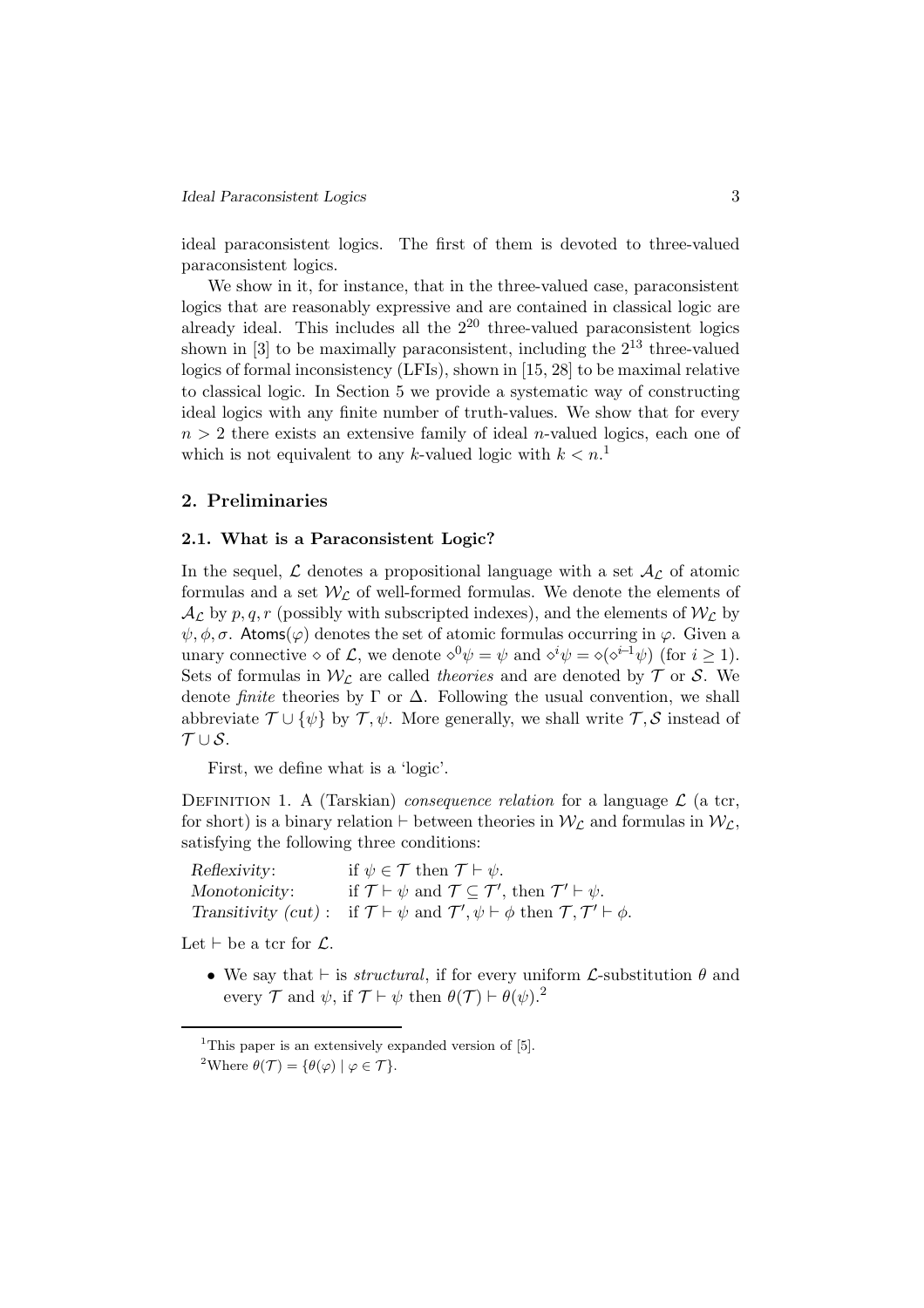- We say that  $\vdash$  is *non-trivial*, if there exist some non-empty theory  $\mathcal T$ and some formula  $\psi$  such that  $\mathcal{T} \vdash \psi$ .
- We say that  $\vdash$  is *finitary*, if for every theory  $\mathcal T$  and every formula  $\psi$ such that  $\mathcal{T} \vdash \psi$  there is a *finite* theory  $\Gamma \subseteq \mathcal{T}$  such that  $\Gamma \vdash \psi$ .

DEFINITION 2. A (propositional) logic is a pair  $\mathbf{L} = \langle \mathcal{L}, \vdash \rangle$ , such that  $\mathcal{L}$ is a propositional language, and  $\vdash$  is a structural, non-trivial, and finitary consequence relation for L.

NOTE 1. The conditions of being non-trivial and finitary are usually not required in the definitions of propositional logics. However, the first is convenient for excluding trivial logics (those in which every formula follows from every non-empty theory). The second is demanded since we believe that it is essential for practical reasoning, where a conclusion is always derived from a finite set of premises. In particular, every logic that has a decent proof system is finitary.

DEFINITION 3.

- 1. A logic  $\mathbf{L}_1 = \langle \vdash_1, \mathcal{L} \rangle$  is an extension of a logic  $\mathbf{L}_2 = \langle \vdash_2, \mathcal{L} \rangle$  (in the same language) if  $\vdash_2 \subseteq \vdash_1$ . We say that  $\mathbf{L}_1$  is a proper extension of  $\mathbf{L}_2$ , if  $\vdash_2 \subsetneq \vdash_1$ .
- 2. A rule in a language  $\mathcal L$  is a pair  $\langle \Gamma, \psi \rangle$ , where  $\Gamma \cup {\psi}$  is a finite set of formulas in  $\mathcal L$ . We shall henceforth denote such a rule by  $\Gamma/\psi$ .
- 3. Let  $\mathbf{L} = \langle \mathcal{L}, \vdash \rangle$  be a propositional logic. The extension of L by a set of rules S for L, is the minimal extension  $\mathbf{L}^* = \langle \vdash^*, \mathcal{L} \rangle$  of L such that  $\Delta \vdash^* \varphi$  whenever  $\Delta/\varphi \in S$ . Extending **L** by an axiom schema  $\varphi$  means extending it by the rule  $\ell/\psi$ .

NOTE 2. It is easy to see that in Item 3 of Definition 3,  $\vdash^*$  is the closure under cuts and weakenings of the set of all pairs  $\theta(\Gamma)/\theta(\psi)$ , where  $\theta$  is a uniform *L*-substitution, and either  $\Gamma \vdash \psi$  or  $\Gamma/\psi \in S$ . This implies that an extension of a finitary tcr by a set of rules is finitary. This in turn implies that  $\langle \mathcal{L}, \vdash^* \rangle$  is a logic (provided that  $\vdash^*$  is non-trivial, which is guaranteed in all cases considered here). Moreover, we associate with a logic L the syntactic system which has as axioms all sequents of the form  $\Gamma \Rightarrow \psi$ , where Γ is finite and Γ  $\vdash$ **L**  $\psi$ , with cut as the only rule of inference. Adding  $\psi$ as an axiom schema to  $\mathbf{L} = \langle \mathcal{L}, \vdash_{\mathbf{L}} \rangle$  means then just adding as new axioms all sequents of the form  $\Gamma \Rightarrow \psi'$ , where  $\Gamma$  is a finite theory and  $\psi'$  is some substitution instance of  $\psi$ .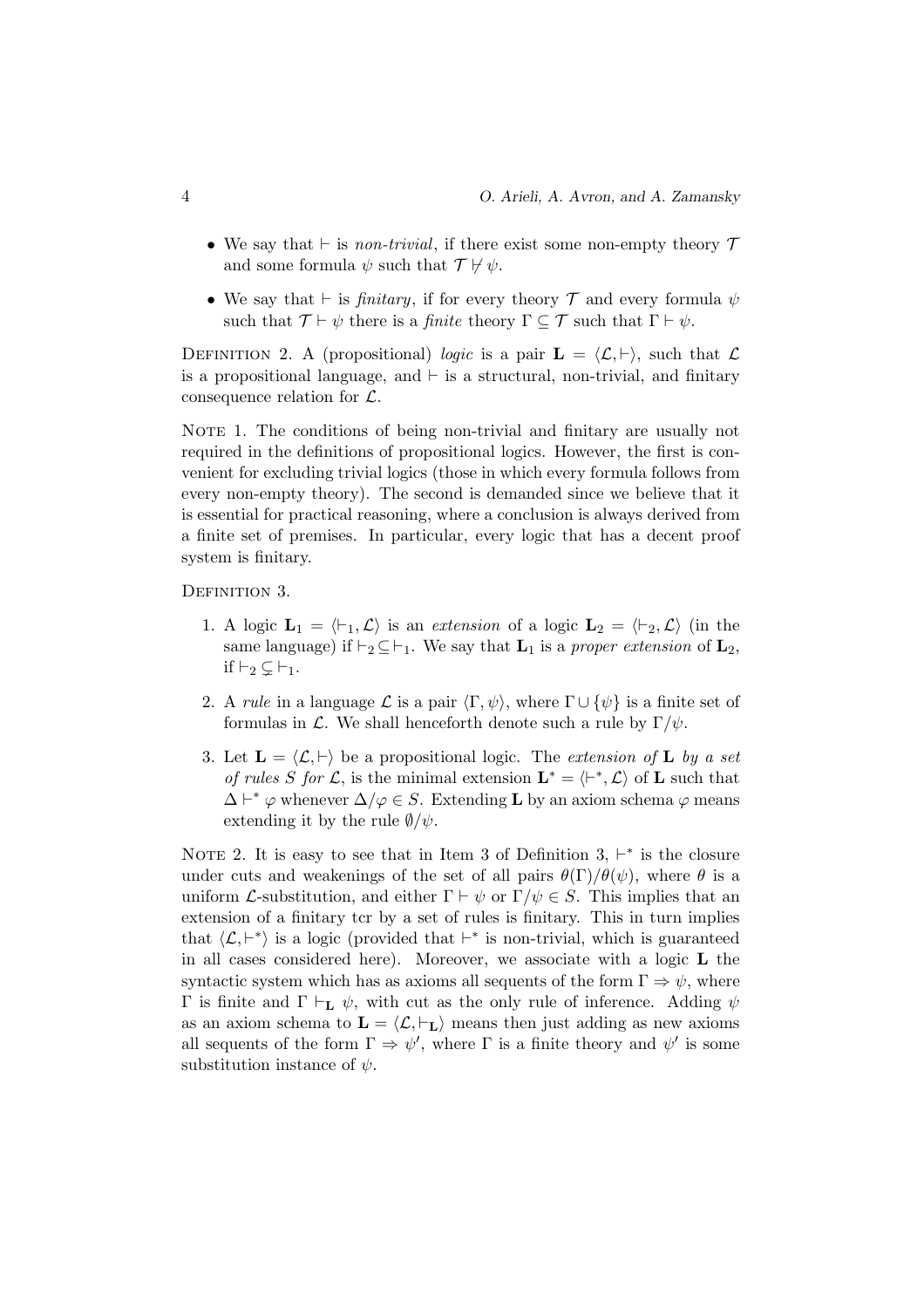We are now ready to define the notion of *paraconsistency* in precise terms:

DEFINITION 4. [17, 24] Let  $\mathcal L$  be a language with a unary connective  $\neg$ . A logic  $\langle \mathcal{L}, \vdash \rangle$  is called  $\neg$ -paraconsistent, if there are formulas  $\psi, \phi$  in  $\mathcal{W}_{\mathcal{L}}$ , such that  $\psi, \neg \psi \not\vdash \phi$ .

NOTE 3. As  $\vdash$  is structural, it is enough to require in Definition 4 that there are *atoms* p, q such that p,  $\neg p \nvdash q$ . The definition above is adequate also for non-structural consequence relations.

In what follows, when it is clear from the context, we shall sometimes omit the '¬' symbol and simply refer to paraconsistent logics.

# 2.2. Many-valued Matrices

The most standard semantic way of defining logics (and, in particular, paraconsistent ones) is by using the following type of structures (see, e.g., [23, 27, 35]).

DEFINITION 5. A (multi-valued) matrix for a language  $\mathcal L$  is a triple  $\mathcal M$  =  $\langle \mathcal{V}, \mathcal{D}, \mathcal{O} \rangle$ , where

- $V$  is a non-empty set of truth values,
- $\mathcal D$  is a non-empty proper subset of  $\mathcal V$ , called the *designated* elements of  $\mathcal{V}$ , and
- $\mathcal O$  includes an *n*-ary function  $\widetilde{\diamond}_{\mathcal M}: \mathcal V^n \to \mathcal V$  for every *n*-ary connective  $\diamond$  of  $\mathcal{L}$ .

In what follows, we shall denote by  $\overline{\mathcal{D}}$  the elements in  $\mathcal{V}\backslash\mathcal{D}$ . The set  $\mathcal{D}$ is used for defining satisfiability and validity, as defined below:

DEFINITION 6. Let  $\mathcal{M} = \langle \mathcal{V}, \mathcal{D}, \mathcal{O} \rangle$  be a matrix for  $\mathcal{L}$ .

- An *M*-valuation for *L* is a function  $\nu : \mathcal{W}_L \to \mathcal{V}$  such that for every *n*ary connective  $\diamond$  of  $\mathcal L$  and every  $\psi_1, \ldots, \psi_n \in \mathcal W_{\mathcal L}, \nu(\diamond(\psi_1, \ldots, \psi_n)) =$  $\widetilde{\diamond}_{\mathcal{M}}(\nu(\psi_1), \ldots, \nu(\psi_n)).$  We denote the set of all the M-valuations by  $Λ$ <sub>*M*</sub>.
- A valuation  $\nu \in \Lambda_M$  is an M-model of a formula  $\psi$  (alternatively,  $\nu$  Msatisfies  $\psi$ ), if it belongs to the set  $mod_{\mathcal{M}}(\psi) = {\nu \in \Lambda_{\mathcal{M}} \mid \nu(\psi) \in \mathcal{D}}$ . The M-models of a theory  $\mathcal T$  are the elements of the set  $mod_{\mathcal M}(\mathcal T)$  =  $\cap_{\psi \in \mathcal{T}} mod_{\mathcal{M}}(\psi).$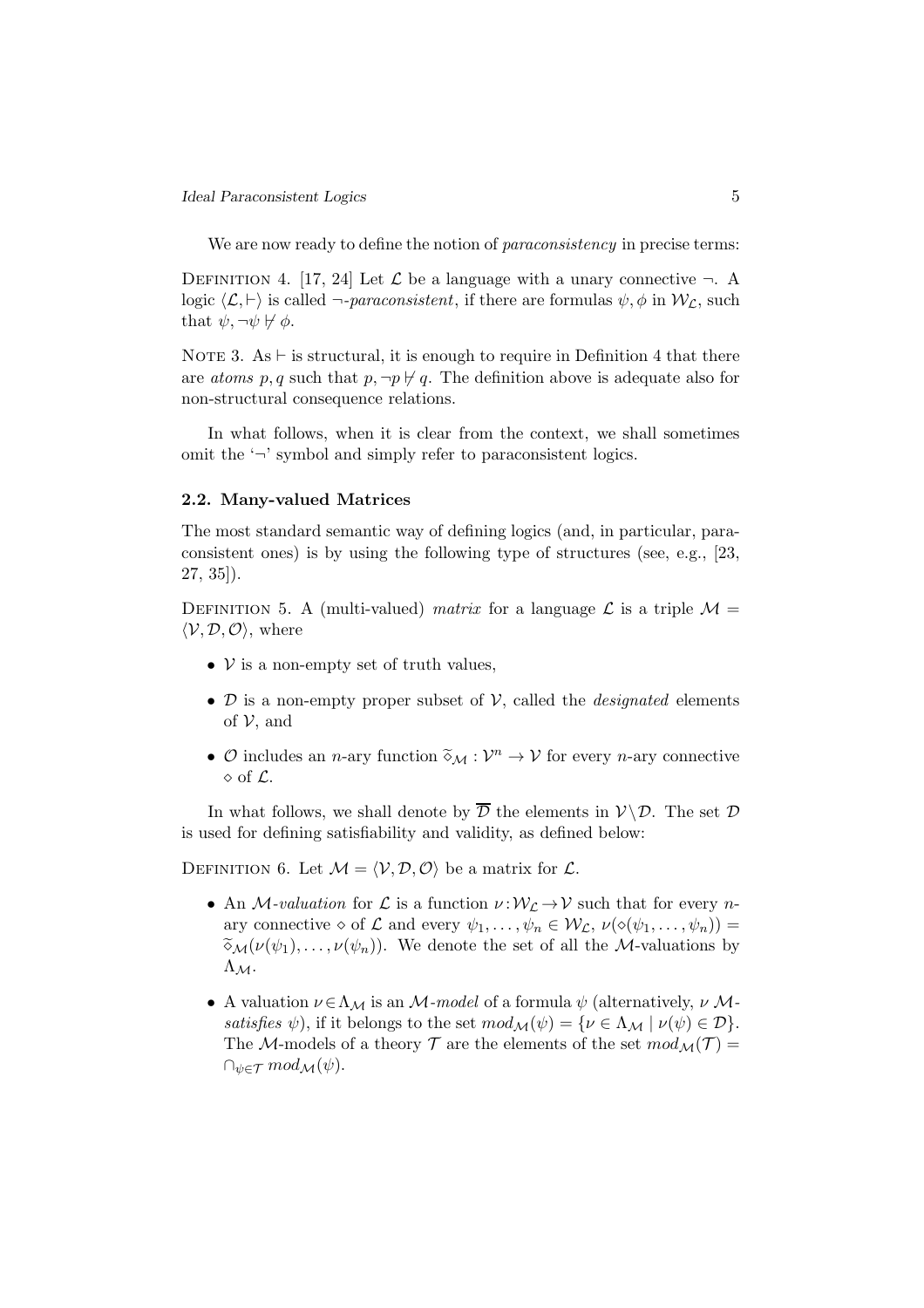• A formula  $\psi$  is M-satisfiable if  $mod_{\mathcal{M}}(\psi) \neq \emptyset$ . A theory  $\mathcal T$  is Msatisfiable if  $mod_{\mathcal{M}}(\mathcal{T}) \neq \emptyset$ .

In the sequel, we shall sometimes omit the prefix  $\mathcal{M}'$  from the notions above. Also, when it is clear from the context, we shall omit the subscript  $\mathcal{M}'$  in  $\tilde{\diamond}_\mathcal{M}.$ 

DEFINITION 7. Given a matrix M, the consequence relation  $\vdash_{\mathcal{M}}$  that is *induced by* (or associated with) M, is defined by:  $\mathcal{T} \vdash_{\mathcal{M}} \psi$  if  $mod_{\mathcal{M}}(\mathcal{T}) \subseteq$  $mod_{\mathcal{M}}(\psi)$ . We denote by  $\mathbf{L}_{\mathcal{M}}$  the pair  $\langle \mathcal{L}, \vdash_{\mathcal{M}} \rangle$ , where M is a matrix for  $\mathcal{L}$ and  $\vdash_{\mathcal{M}}$  is the consequence relation induced by  $\mathcal{M}$ .

We say that a matrix M is paraconsistent if so is  $\mathbf{L}_{\mathcal{M}}$ . The following proposition has been proven in [33, 34]:

PROPOSITION 1. For every propositional language  $\mathcal L$  and a finite matrix  $\mathcal M$ for  $\mathcal{L}, \mathbf{L}_{\mathcal{M}} = \langle \mathcal{L}, \vdash_{\mathcal{M}} \rangle$  is a propositional logic.<sup>3</sup> <sup>4</sup>

Example 1.

- 1. Propositional classical logic is induced by the two-valued matrix  $\mathcal{M}_2$  =  $\langle \{t, f\}, \{t\}, \{\tilde{\vee}, \tilde{\wedge}, \tilde{\neg}\}\rangle$  with the standard two-valued interpretations for ∨, ∧ and ¬.
- 2. Priest's LP [30, 31] is induced by LP =  $\langle \{t, f, \top\}, \{t, \top\}, \{\tilde{\vee}, \tilde{\wedge}, \tilde{\neg}\}\rangle$ , where  $\vee$ ,  $\wedge$  and  $\neg$  have the standard Kleene's interpretations [26]:

| $\tilde{\vee}$ $t$ f $\top$ |                 |                                                                                | $\tilde{\wedge}$ $t$ $f$ $\top$                                                       |  |                                                                  | ightharpoonup                                                       |  |
|-----------------------------|-----------------|--------------------------------------------------------------------------------|---------------------------------------------------------------------------------------|--|------------------------------------------------------------------|---------------------------------------------------------------------|--|
|                             | $t$ $t$ $t$ $t$ |                                                                                | $\overline{t}$ $\overline{t}$ $\overline{t}$ $\overline{f}$ $\overline{\overline{f}}$ |  |                                                                  |                                                                     |  |
|                             |                 | $\begin{array}{c cc}\nf & t & f & \top \\ \top & t & \top & \top\n\end{array}$ |                                                                                       |  | $\begin{array}{c cc}\nf & f & f \\ \top & \top & f\n\end{array}$ | $\begin{array}{c c}\n t & f \\  f & t \\  \top & \top\n\end{array}$ |  |
|                             |                 |                                                                                |                                                                                       |  |                                                                  |                                                                     |  |

PROPOSITION 2.  $(30)$  The tautologies of LP are the same as the classical ones:  $\vdash_{\mathsf{LP}} \psi$  iff  $\vdash_{\mathcal{M}_2} \psi$ . Nevertheless, LP is paraconsistent, while  $\mathcal{M}_2$  is not.

# 3. What is an Ideal Paraconsistent Logic?

This section is devoted to a clarification of the intuitive demands from an ideal paraconsistent logic that were set forth in the introduction.

<sup>&</sup>lt;sup>3</sup>The non-trivial part in this result is that  $\vdash_{\mathcal{M}}$  is finitary; It is easy to see that for *every* matrix M (not necessarily finite),  $\vdash_{\mathcal{M}}$  is a structural and non-trivial tcr.

<sup>&</sup>lt;sup>4</sup>This proposition was generalized to the case of finite non-deterministic matrices in [6].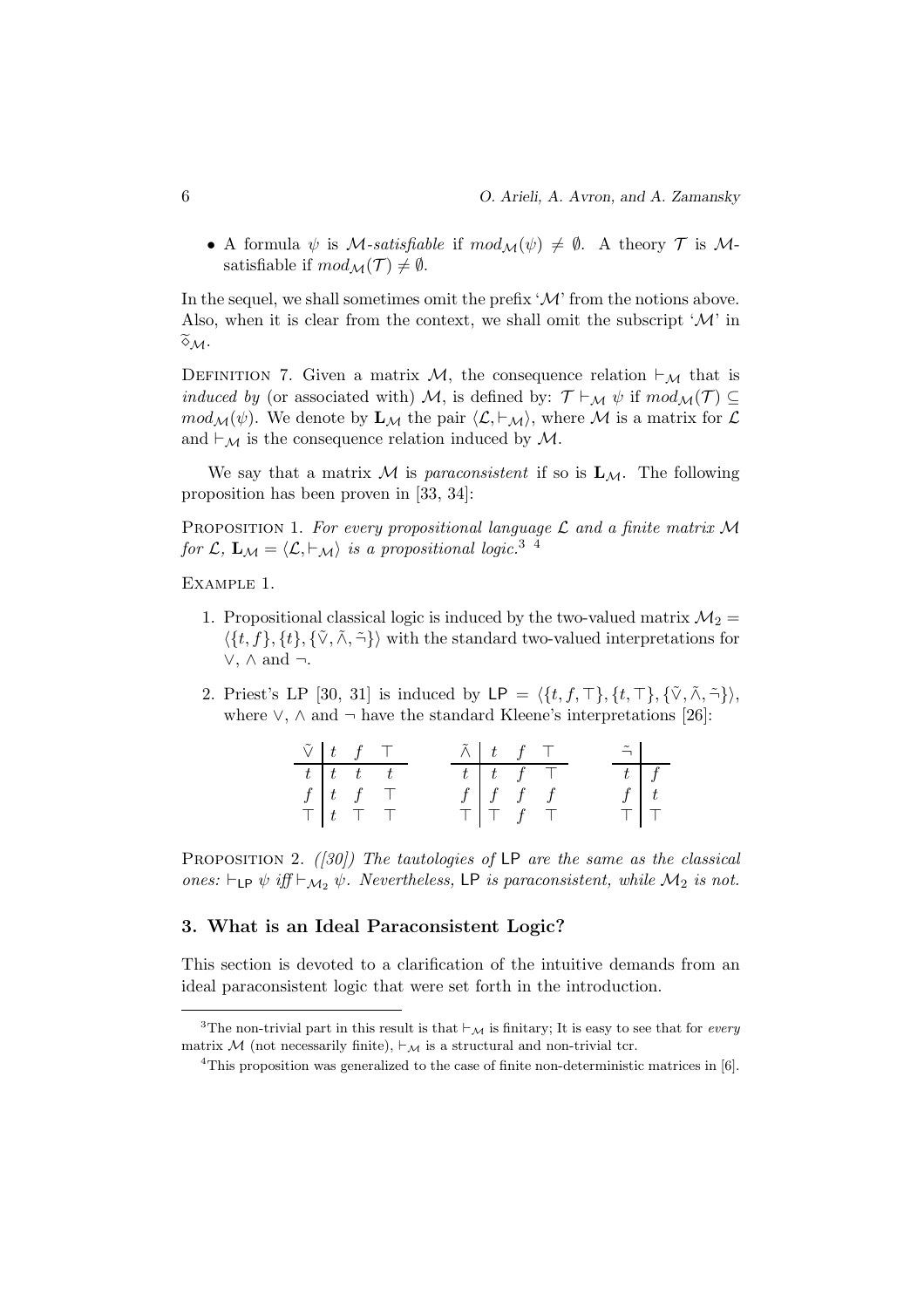#### 3.1. Containment in Classical Logic

Containment in classical logic is a notion that is widely used in the literature (see, e.g.,  $[15, 18, 25, 29]$ ). Usually, a logic **L** has been defined (e.g. in [15]) to be 'contained in classical logic' if it has the same language as classical logic, and classical logic is an extension of  $\bf{L}$  in this language. Unfortunately, although this definition seems very intuitive, it is in fact not well-defined, because it is not clear what is 'the language of classical logic' to which this 'definition' refers. For example: suppose someone uses the symbol "∧" for conjunction, while someone else uses " $\&$ " instead. Do they use the same language or not? What is more, someone may use  $\neg$  and  $\wedge$  as primitive connectives, another may use  $\neg$  and  $\vee$ , and still another uses all of the three. Who of them uses "the language of classical logic"? Obviously, any choice would be too arbitrary, and the question whether a given logic is contained in classical logic should not depend on such arbitrary choices.

The next example demonstrates how serious the problem is.

EXAMPLE 2. Consider the proof in [16] that the logic of formal inconsistency LFI1 is maximally paraconsistent "relative to classical logic", where the language of classical logic is taken as  $\{\wedge, \vee, \rightarrow, \neg\}$ . This logic employs an additional unary connective  $\bullet$ , which is not definable by other connectives of the language. Thus, to be able to speak of maximal paraconsistency of LFI1 relative to classical logic, the authors must *enrich* the language they call "the language of classical logic" with a corresponding connective •, and supply an appropriate interpretation to it. The obtained logic, called **ECPL** ('extended propositional classical logic'), is a conservative extension of classical logic (that is, the tautologies of **ECPL** in the language of  $\{\wedge, \vee, \rightarrow, \neg\}$ are exactly those of classical logic). Now, in [16] it is shown that the addition to LFI1 of a tautology of ECPL that is not provable in LFI1, yields either ECPL or a trivial logic. Concluding (as is done in [16]) that this means that LFI1 is maximal relative to classical logic is rather problematic, because this does not fit the given definition. What is more: a different choice of a two-valued interpretation for  $\bullet$  (and nothing in the definition used in [16] forbids such a choice) would imply that the same logic is not even contained in classical logic!

Next we give an exact definition of what it means for a logic to be contained in classical logic.

DEFINITION 8. Let  $\mathcal L$  be a language with a unary connective  $\neg$ . A *bivalent*  $\lnot$ -interpretation for  $\mathcal L$  is a function **F** that associates a two-valued truth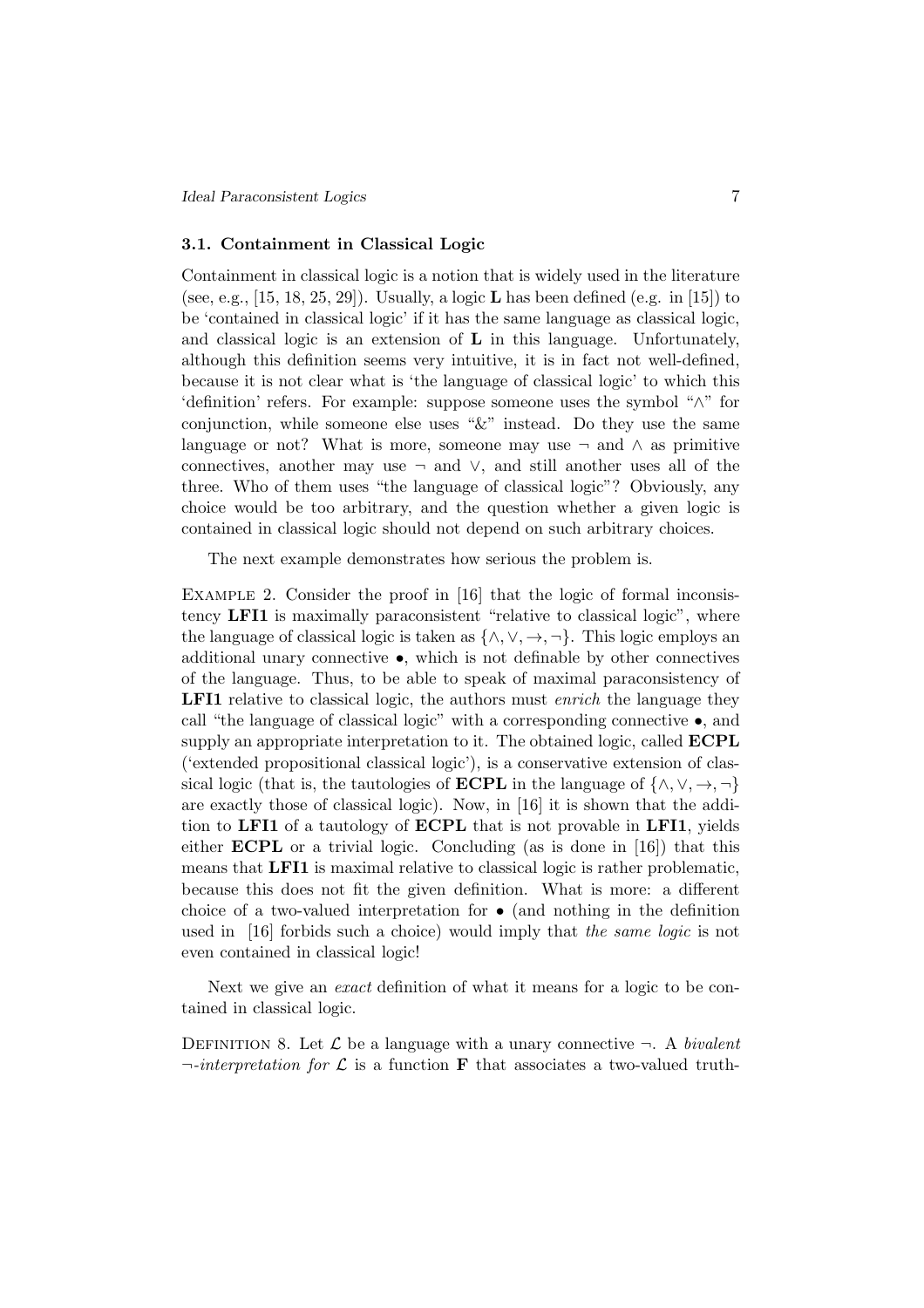table with each connective of  $\mathcal{L}$ , such that  $\mathbf{F}(\neg)$  is the classical truth table for negation. We denote by  $\mathcal{M}_{\mathbf{F}}$  the two-valued matrix for  $\mathcal{L}$  induced by **F**.

DEFINITION 9. Let  $\mathbf{L} = \langle \mathcal{L}, \vdash \rangle$  be a propositional logic for a language  $\mathcal{L}$  with a unary connective  $\neg$ , let M be a matrix for L, and let **F** be some bivalent  $\neg$ -interpretation for  $\mathcal{L}$ .

- L is F-contained in classical logic, if for every  $\varphi_1, \ldots, \varphi_n, \psi \in \mathcal{W}_C$ : if  $\varphi_1, \ldots, \varphi_n \vdash_{\mathbf{L}} \psi$  then  $\varphi_1, \ldots, \varphi_n \vdash_{\mathcal{M}_{\mathbf{F}}} \psi$ .
- L is  $\neg$ -contained in classical logic, if it is **F**-contained in it for some **F**.
- M is F-contained ( $\neg$ -contained) in classical logic if so is  $\mathbf{L}_M$ .

PROPOSITION 3. Let  $M = \langle V, D, O \rangle$  be a matrix for a language with  $\neg$ .

- If M is  $\neg$ -contained in classical logic, then there is an element  $t \in \mathcal{D}$ , such that  $\neg t \notin \mathcal{D}$ .
- M is paraconsistent iff there is an element  $\top \in \mathcal{D}$ , such that  $\neg \top \in \mathcal{D}$ .

*Proof.* Let **F** be a bivalent  $\neg$ -interpretation, such that  $\mathbf{L}_{\mathcal{M}}$  is **F**-contained in classical logic. Since  $p \nvDash_{\mathcal{M}_{\mathbf{F}}} \neg p$ , also  $p \nvDash_{\mathcal{M}} \neg p$ , and so there is some  $t \in \mathcal{D}$ , such that  $\neg t \notin \mathcal{D}$ . Since M is paraconsistent, p, $\neg p \nleftrightarrow_M q$ , and so there is some  $\top \in \mathcal{D}$ , such that  $\neg \top \in \mathcal{D}$ .

COROLLARY 1. No two-valued matrix which is  $\neg$ -contained in classical logic can be paraconsistent.

*Proof.* Let  $M = \langle V, D, O \rangle$  be a paraconsistent matrix  $\neg$ -contained in classical logic. By Proposition 3,  $D$  contains at least two truth-values. Since  $\mathcal{D} \subset \mathcal{V}, \mathcal{V}$  must contain at least three truth-values.

Corollary 1 implies that the semantics of a reasonable paraconsistent logic cannot be based on just the two classical truth-values  $t$  and  $f$ . Still, it will be convenient in what follows to concentrate on matrices which are (intuitively) obtained by adding to  $\{t, f\}$  some 'abnormal' truth-values.

DEFINITION 10. A matrix  $M = \langle V, D, O \rangle$  is called proto-classical, if there exists a *unique* element  $a \in \mathcal{V}$ , such that  $a \in \mathcal{D}$  and  $\neg a \notin \mathcal{D}$ .

NOTATION 1. Given a proto-classical matrix  $\mathcal{M} = \langle \mathcal{V}, \mathcal{D}, \mathcal{O} \rangle$ , we shall henceforth denote by t the element a of V such that  $a \in \mathcal{D}$  while  $\neg a \notin \mathcal{D}$ , and by f the element  $\neg t$  (so in proto-classical matrices:  $t \in \mathcal{D}$ ,  $f \notin \mathcal{D}$ , and  $f = \neg t$ ).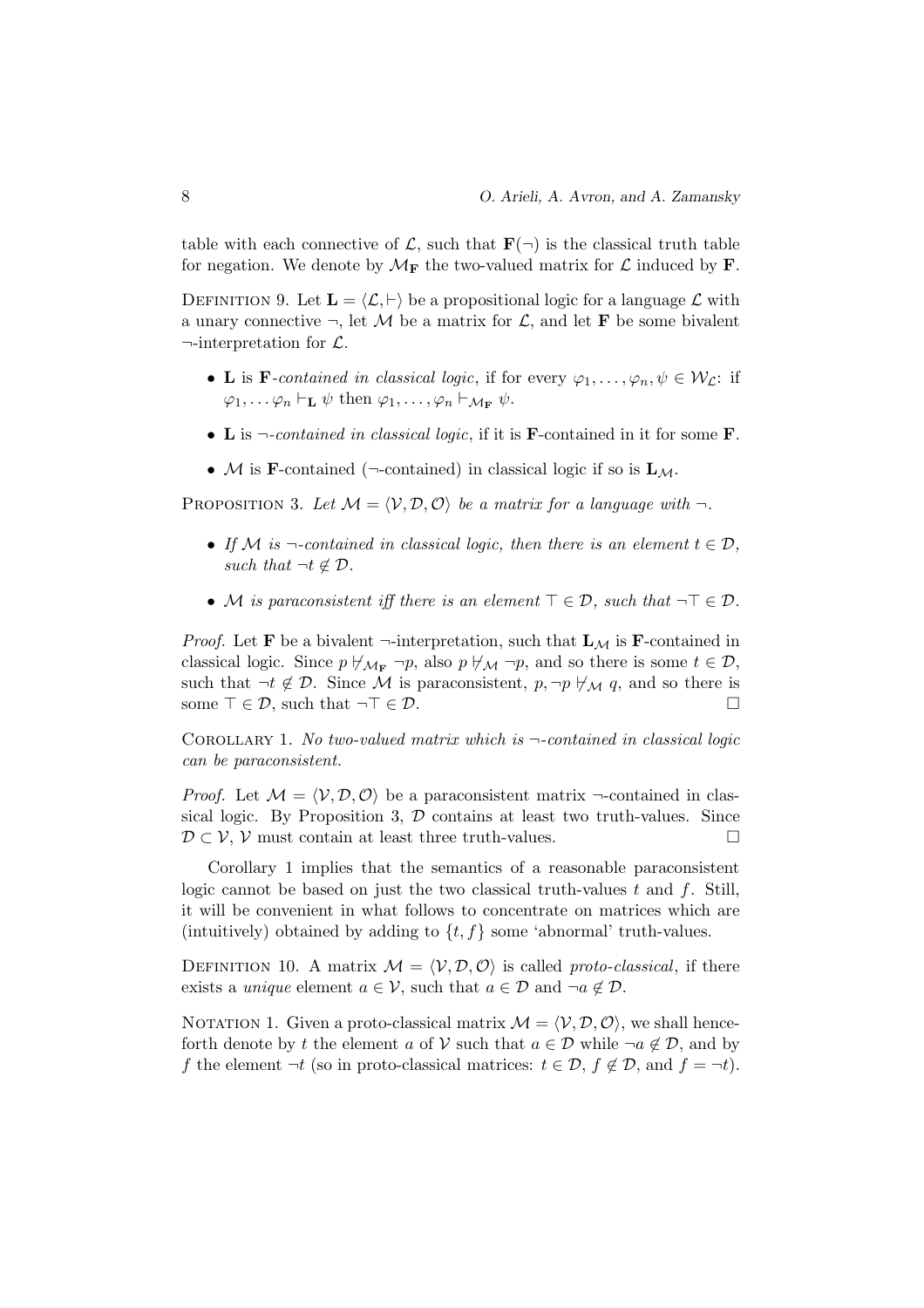In the next proposition we introduce a particularly important class of paraconsistent matrices which are proto-classical:

PROPOSITION 4. Let  $M = \langle V, D, O \rangle$  be a paraconsistent matrix which is  $\neg$ -contained in classical logic. If  $|\mathcal{D}| = 2$  then M is a proto-classical matrix in which  $\neg f = t$ .

Proof. From Proposition 3 it immediately follows that under the assumptions of the present proposition,  $\mathcal{D} = \{t, \top\}$ , where  $\neg t \notin \mathcal{D}$ , while  $\neg \top \in \mathcal{D}$ . Hence  ${\mathcal M}$  is proto-classical.

Let  $f = \neg t$ . We have that  $p, \neg \neg p \nleftrightarrow_{\mathcal{M}} \neg \neg \neg p$ , because M is  $\neg$ -contained in classical logic. Since  $\neg \top \in \mathcal{D}$  and  $\neg \top \in \{\top, f\}$  (this is obvious when either  $\neg\top = t$  or  $\neg\top = \top$ ), a model in M of  $\{p, \neg\neg p\}$  which is not a model of  $\neg\neg\neg p$  should assign t to both p and  $\neg\neg p$ . It follows that  $\neg f = \neg\neg t = t$ .  $\Box$ 

DEFINITION 11. Let  $\mathcal{M} = \langle \mathcal{V}, \mathcal{D}, \mathcal{O} \rangle$  be a proto-classical matrix for  $\mathcal{L}$ .

- An *n*-ary operation  $\tilde{\diamond}$  of M is *classically closed*, if  $\tilde{\diamond}(a_1, \ldots, a_n) \in \{t, f\}$ for every *n*-ary connective  $\diamond$  of  $\mathcal{L}$ , and every  $a_1, \ldots, a_n \in \{t, f\}.$
- M is *classically closed*, if all its operations are classically closed.
- M is semi-classical if it is classically closed and  $\neg f = t$ .

DEFINITION 12. Let  $\mathcal{M} = \langle \mathcal{V}, \mathcal{D}, \mathcal{O} \rangle$  be a semi-classical matrix for  $\mathcal{L}$ . The bivalent ¬-interpretation  $\mathbf{F}_{\mathcal{M}}$  induced by  $\mathcal{M}$  is defined by  $\mathbf{F}_{\mathcal{M}}(\diamond) = \tilde{\diamond}_{\mathcal{M}}/\{t, f\},\$ where  $\delta \mathcal{M}/\{t, f\}$  is the reduction of  $\delta \mathcal{M}$  to  $\{t, f\}$ .

PROPOSITION 5. Every semi-classical matrix  $M$  for  $\mathcal L$  is  $\neg$ -contained in classical logic. Moreover,  $\mathbf{F}_{\mathcal{M}}$  is the unique bivalent  $\neg$ -interpretation, such that  $\mathbf{L}_{\mathcal{M}}$  is  $\mathbf{F}_{\mathcal{M}}$ -contained in classical logic.

*Proof.* Suppose that M is semi-classical. Let  $\varphi_1, \ldots, \varphi_n, \psi \in \mathcal{W}_{\mathcal{L}}$ , such that  $\varphi_1, \ldots, \varphi_n \not\vdash_{\mathcal{M}_{\mathbf{F}_\mathcal{M}}} \psi$ . Then there is some  $\mathcal{M}_{\mathbf{F}_\mathcal{M}}$ -valuation  $\nu$ , such that  $\nu(\varphi_i) = t$  for all  $1 \leq i \leq n$  and  $\nu(\psi) = f$ . Since M is classically closed,  $\nu$  is also an M-valuation, and so  $\varphi_1, \ldots, \varphi_n \not\vdash_M \psi$ . Hence,  $\mathbf{L}_M$  is  $\mathbf{F}_M$ -contained in classical logic. Suppose for contradiction that there is some  $\mathbf{F} \neq \mathbf{F}_{\mathcal{M}}$ , such that  $L_M$  is also **F**-contained in classical logic. Then there is some *n*ary connective  $\diamond$  of  $\mathcal{L}$ , such that  $\tilde{\diamond}/\{t, f\} = \mathbf{F}_{\mathcal{M}}(\diamond) \neq \mathbf{F}(\diamond)$ . Hence, there are some  $a_1, \ldots, a_n \in \{t, f\}$ , such that  $\tilde{\diamond}(a_1, \ldots, a_n) \neq \mathbf{F}(\diamond)(a_1, \ldots, a_n)$ . Because **F** and  $\mathbf{F}_{\mathcal{M}}$  are both bivalent  $\neg$ -interpretations, we may assume, without loss of generality, that  $\mathbf{F}(\diamond)(a_1, \ldots, a_n) = t$  and  $\tilde{\diamond}(a_1, \ldots, a_n) = f$ . Next, for  $i = 1, ..., n$  define  $\varphi_i = p$  if  $a_i = t$  and  $\varphi_i = \neg p$  otherwise.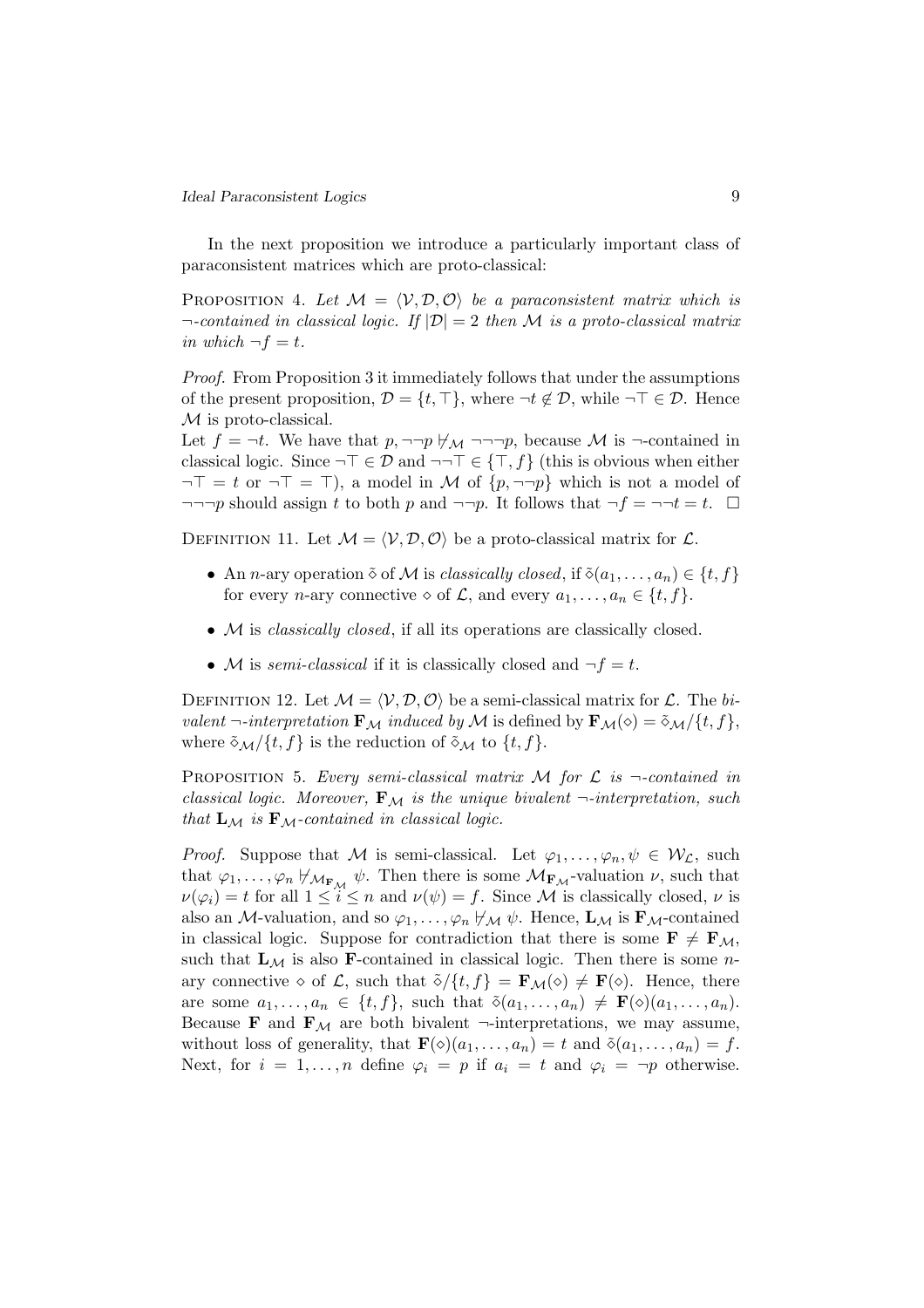Since M is semi-classical, for every  $a \in \mathcal{D}$  different from t it holds that  $\neg a \in \mathcal{D}$ . Hence,  $p, \diamond(\varphi_1, \ldots, \varphi_n) \vdash_{\mathcal{M}} \neg p$ , while  $p, \diamond(\varphi_1, \ldots, \varphi_n) \not\vdash_{\mathcal{M}_{\mathbf{F}}} \neg p$ , in contradiction to the **F**-containment of  $L_M$  in classical logic.

Example 3. It is important to note that the condition of being classically closed cannot be dropped from the definition of a semi-classical matrix, even in case the matrix is paraconsistent. To show this, we present an example of a proto-classical matrix which is paraconsistent and ¬-contained in classical logic, satisfies the condition  $\neg f = t$ , and yet it is not classically closed. For this let  $\mathcal{L} = \{\neg, \star\},\$ and consider the matrix  $\mathcal{M}_{\star} = \langle \{t, f, \top\}, \{t, \top\}, \mathcal{O} \rangle$  for  $\mathcal{L}$ , in which  $\neg t = f$ ,  $\neg f = t$ ,  $\neg \top = \top$ , and  $\star t = \star f = \top, \star \top = t$ .  $\mathcal{M}_{\star}$ is obviously proto-classical with  $\neg f = t$ , paraconsistent, and not classically closed. It remains to show that it is  $\neg$ -contained in classical logic. Let **F** be the bivalent  $\neg$ -interpretation, in which the truth table of  $\star$  consists only of t (that is,  $\mathbf{F}(\star) = \lambda x.t$ ). We show that  $\mathbf{L}_{\mathcal{M}_{\star}}$  is **F**-contained in classical logic. Assume otherwise. Then there is a finite theory  $\Gamma$  and a formula  $\psi$ , such that  $\Gamma \vdash_{\mathcal{M}_{\star}} \psi$  but  $\Gamma \not\models_{\mathcal{M}_{\mathbf{F}}} \psi$ . Choose such  $\Gamma$  and  $\psi$  which are of minimal total length. Then the following holds:

- $\Gamma$  does not contain a formula of the form  $\neg^k \theta$  for  $k > 1$ . To see this, suppose for contradiction that  $\neg^k \theta \in \Gamma$ . Since  $\neg^k \theta$  is equivalent to  $\neg^{k-2}\theta$  in both  $\mathcal{M}_{\star}$  and  $\mathcal{M}_{\mathbf{F}}$ , also  $(\Gamma - \{\neg^k\theta\}) \cup \{\neg^{k-2}\theta\} \vdash_{\mathcal{M}_{\star}} \psi$  and  $(\Gamma - {\{\neg^k\theta\}}) \cup {\{\neg^{k-2}\theta\}} \nvDash_{\mathcal{M}_{\mathbf{F}}} \psi$ . This contradicts the minimality of  $\Gamma, \psi$ .
- Γ does not contain a formula of the form  $\neg\star\theta$ , since otherwise  $\Gamma\vdash_{\mathcal{M}_{\mathbf{F}}}\phi$ for every  $\phi$ , contradicting  $\Gamma \not\vdash_{\mathcal{M}_{\mathbf{F}}} \psi$ .
- Γ contains no formula of the form  $\star \theta$ , since otherwise  $\Gamma {\star \phi} \vdash_{\mathcal{M}_{\star}} \psi$ and  $\Gamma - \{\star \theta\} \not\vdash_{\mathcal{M}_{\mathbf{F}}} \psi$ , contradicting the minimality of  $\mathcal{T}, \psi$ .

Hence, it must be the case that  $\Gamma \subseteq \{p, \neg p\}$ . Since  $\Gamma \not\vdash_{\mathcal{M}_{\mathbf{F}}} \psi$ ,  $\Gamma = \{p\}$  or  $\Gamma = \{\neg p\}.$  In addition, the following must hold for  $\psi$ :

- $\psi$  is not of the form  $\neg^k \phi$  for  $k > 1$  (otherwise, like in the case with  $\Gamma$ , we could take  $\neg^{k-2}\phi$  instead, contradicting the minimality of  $\Gamma, \psi$ ).
- $\psi$  is not of the form  $\star \phi$  (since otherwise for any  $\Delta$ ,  $\Delta \vdash_{\mathcal{M}_{\mathbf{F}}} \psi$ ).
- $\psi$  is not a literal (since otherwise either  $\Gamma \not\vdash_{\mathcal{M}_{\star}} \psi$ , or  $\Gamma \vdash_{\mathcal{M}_{\mathbf{F}}} \psi$ ).

Hence,  $\psi$  must be of the form  $\neg \star \phi$ , and we may assume that  $\phi$  is over  $\{p\}$ . Now, define for every formula  $\theta$  over  $\{p\}$  a unary truth-function  $\mathbf{T}_{\theta}$  as follows:

$$
\mathbf{T}_p(a) = a \quad \mathbf{T}_{\neg \phi}(a) = \tilde{\neg}(\mathbf{T}_{\phi}(a)) \quad \mathbf{T}_{\star \phi}(a) = \tilde{\star}(\mathbf{T}_{\phi}(a))
$$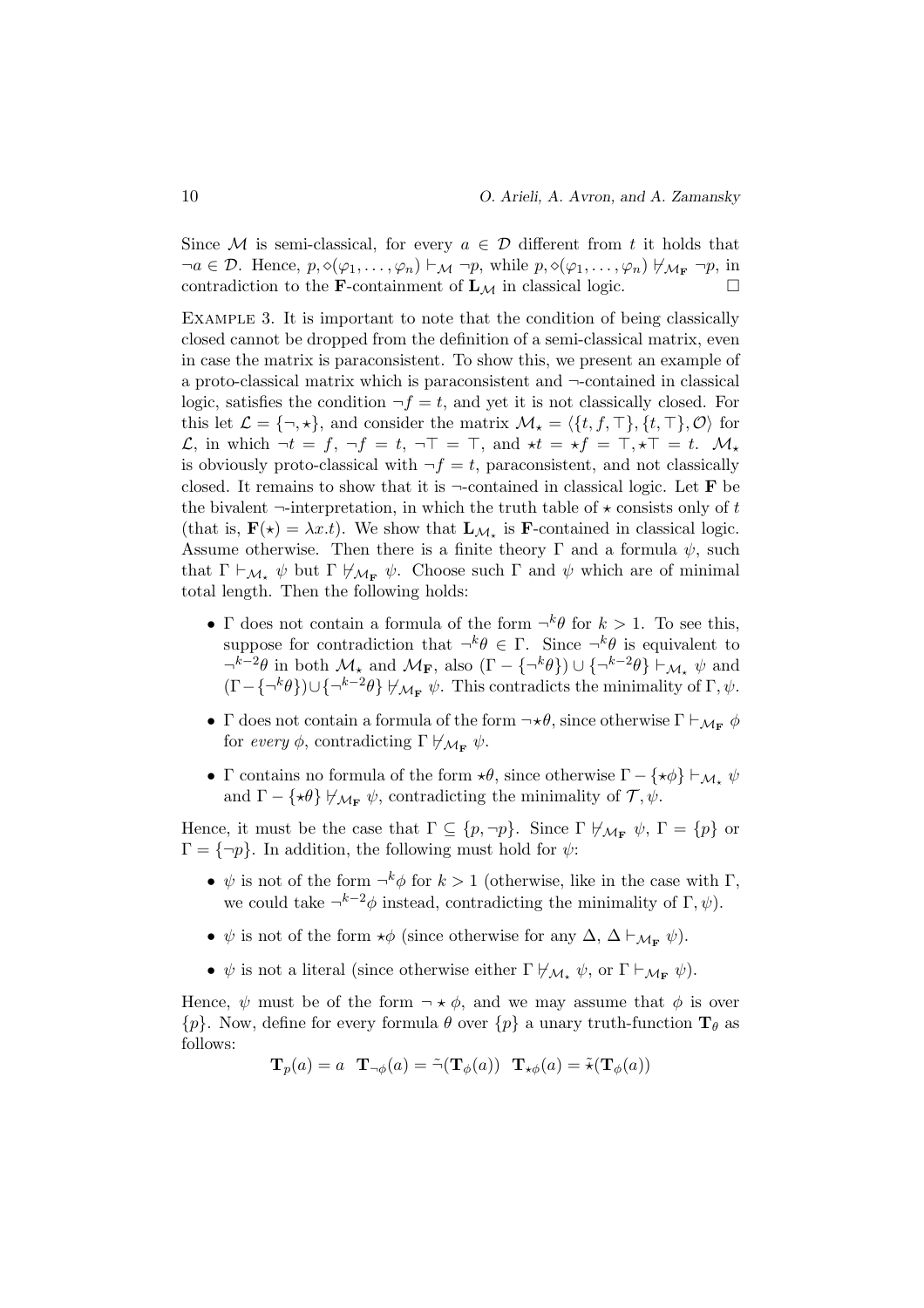It is easy to show by induction on  $\theta$ :

For every 
$$
\mathcal{M}_{\star}
$$
-valuation  $\nu$ :  $\nu(\theta) = \mathbf{T}_{\theta}(\nu(p))$ . (1)

We now prove the following claims:

If 
$$
\mathbf{T}_{\theta}(\top) \neq \top
$$
 then for  $a \in \{t, f\}$ ,  $\mathbf{T}_{\theta}(a) = \top$  (2)

If 
$$
\mathbf{T}_{\theta}(\top) = \top
$$
 then for  $a \in \{t, f\}$ ,  $\mathbf{T}_{\theta}(\top) \neq \top$  (3)

We prove (2) and (3) simultaneously by induction on  $\theta$ . For  $\theta = p$ ,  $\mathbf{T}_p(\top) =$ ⊤, and indeed for  $a \in \{t, f\}$ ,  $\mathbf{T}_p(a) = a \neq \top$ . Now, let  $\theta = \neg \delta$ . Suppose that  $\mathbf{T}_{\neg \delta}(\top) \neq \top$ . Then also  $\mathbf{T}_{\delta}(\top) \neq \top$ , and by the induction hypothesis, for  $a \in \{t, f\}$ :  $\mathbf{T}_{\delta}(a) = \top$ , hence also  $\mathbf{T}_{\neg \delta}(a) = \top$ . Next, suppose that  $\mathbf{T}_{\neg \delta}(\top) = \top$ . Then also  $\mathbf{T}_{\delta}(\top) = \top$ , and by the induction hypothesis, for  $a \in \{t, f\}$ :  $\mathbf{T}_{\delta}(a) \neq \top$ , hence also  $\mathbf{T}_{\neg \delta}(a) \neq \top$ . Finally, let  $\theta = \star \delta$ . Suppose that  $\mathbf{T}_{\star\delta}(\top) \neq \top$ . Then  $\mathbf{T}_{\delta}(\top) = \top$ , and by the induction hypothesis, for  $a \in \{t, f\}$ :  $\mathbf{T}_{\delta}(a) \neq \top$ , hence also  $\mathbf{T}_{\star \delta}(a) = \top$ . Now, suppose that  $\mathbf{T}_{\star\delta}(\top) = \top$ . Then  $\mathbf{T}_{\delta}(\top) \neq \top$ , and by the induction hypothesis, for  $a \in$  $\{t, f\}$ :  $\mathbf{T}_{\delta}(a) = \top$ , hence  $\mathbf{T}_{\star\delta}(a) \neq \top$ .

Finally, suppose without loss of generality that  $\Gamma = \{p\}$ . We show that  $p \nvdash_{\mathcal{M}} \neg \star \phi$  for any  $\phi$  over  $\{p\}$ . Let  $\phi$  be such formula. If  $\mathbf{T}_{\phi}(\top) = \top$ , let  $\nu$ be an M-valuation such that  $\nu(p) = \top$ . Then by (1) above,  $\nu(\phi) = \top$  and so  $\nu(\neg \star \phi) = f$ . Hence,  $p \not\vdash_{\mathcal{M}} \neg \star \phi$ . Otherwise,  $\mathbf{T}_{\phi}(\top) \neq \top$ . By (2) above,  $\mathbf{T}_{\phi}(t) = \top$ . Let  $\nu$  be an M-valuation such that  $\nu(p) = t$ . Then by (1) above,  $\nu(\phi) = \top$ , and so again  $\nu(\neg \star \phi) = f$  and  $p \not\vdash_{\mathcal{M}} \neg \star \phi$ . Hence, in all cases  $\Gamma \not\vdash_{\mathcal{M}} \neg \star \phi$ , in contradiction to our assumption that  $\Gamma \vdash_{\mathcal{M}} \psi$ .

# 3.2. Reasonably Strong Languages

In order for a connective  $\neg$  of a logic **L** to be entitled to the name "negation", it is necessary that  $\bf{L}$  would be  $\neg$ -contained in classical logic. Hence, in what follows we concentrate only on such logics. This implies that in all of them  $\neg$  has the following basic properties of a negation:

PROPOSITION 6. Let  $\mathbf{L} = \langle \mathcal{L}, \vdash \rangle$  be a logic that is  $\neg$ -contained in classical logic. Then for every formula  $\psi: \psi \nvdash \neg \psi$  and  $\neg \psi \nvdash \psi$ .<sup>5</sup>

As we said in the introduction, having a connective  $\neg$  such that **L** is ¬-contained in classical logic is of course just the minimal demand from a

<sup>5</sup>A negation satisfying this property is called 'weak negation' in [5].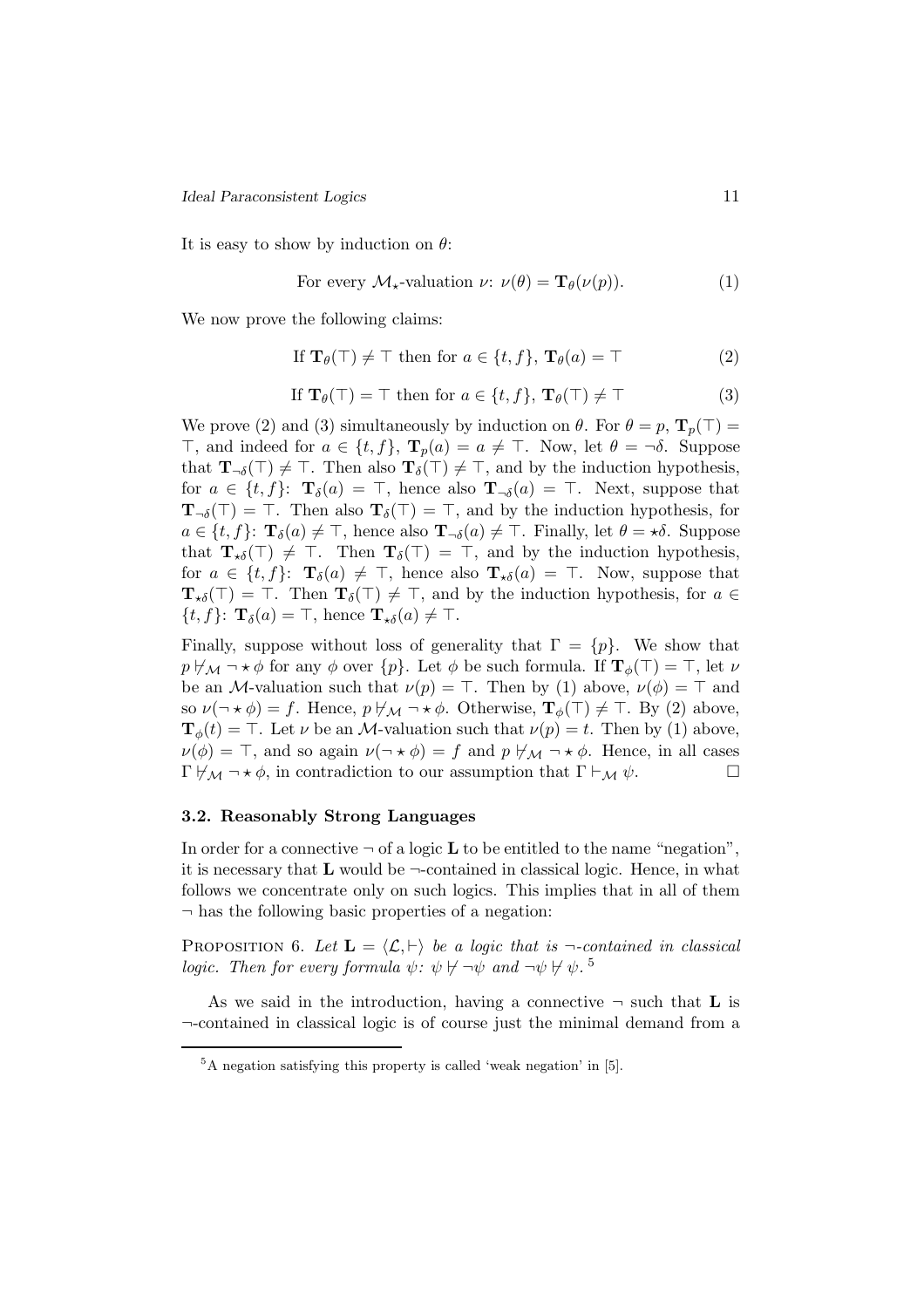reasonable language for a paraconsistent logic. In addition to negation, a useful paraconsistent logic should provide other useful connectives, and an ideal one should in fact provide natural counterparts for all classical connectives (and because of the containment in classical logic, only for them). What is more: the language of any logic with the pretension of being 'ideal' should contain what is called in [1] 'the heart of logic': an implication connective which reflects the underlying consequence relation of that logic. Unlike [1], we believe that this means that such a connective should respect the full intuitionistic-classical deduction theorem. This would make it possible to directly reduce *all* inferences from premises in the logic to theoremhood in that logic. In addition, the presence of appropriate counterparts of the classical negation and implication already ensures the existence of a natural counterpart for every classical connective. These considerations lead to the following definition:

DEFINITION 13.

- 1. A (primitive or defined) binary connective  $\supset$  is a proper implication for a logic  $\mathbf{L} = \langle \mathcal{L}, \vdash \rangle$ , if the deduction theorem holds for  $\supset$  and  $\vdash$ : For every theory  $\mathcal T$  in  $\mathcal L$ ,  $\mathcal T$ ,  $\psi \vdash \varphi$  iff  $\mathcal T \vdash \psi \supset \varphi$ .
- 2. A  $\neg$ -paraconsistent logic **L** is *normal*, if it is  $\neg$ -contained in classical logic and has a proper implication.

By the definition of a bivalent  $\neg$ -interpretation **F**, **F**( $\neg$ ) is the classical truth-table. The next proposition shows that this is the case also for a proper implication.

PROPOSITION 7. Let **L** be a logic that is  $\mathbf{F}$ -contained in classical logic for some **F**. If  $\supset$  is a proper implication for **L**, then **F**( $\supset$ ) is the classical interpretation for implication.

*Proof.* Let **F** be a bivalent  $\neg$ -interpretation such that **L** is **F**-contained in classical logic. Since  $p \vdash_L p$ , also  $\vdash_L p \supset p$ . Hence,  $\vdash_{\mathcal{M}_F} p \supset p$ , and so  $\mathcal{M}_{\mathbf{F}}$  must satisfy:  $t \supset t = f \supset f = t$ . Next,  $p \vdash_{\mathbf{L}} q \supset q$ , and since  $\supset$  is a proper implication,  $\vdash_{\mathbf{L}} p \supset (q \supset q)$ . Hence also  $\vdash_{\mathcal{M}_{\mathbf{F}}} p \supset (q \supset q)$ , and so  $\mathcal{M}_F$  must satisfy:  $f \supset t = t$ . Finally,  $p \supset q \vdash_L p \supset q$ , and since  $\supset$ is a proper implication,  $p \supset q, p \vdash_{\mathbf{L}} q$ . Hence, also  $q \supset q, p \vdash_{\mathcal{M}_{\mathbf{F}}} q$ , and so  $\mathcal{M}_{\mathbf{F}}$  must satisfy:  $t \supset f = f$  (otherwise  $\nu(p) = t, \nu(q) = f$  would be a counterexample).

NOTE 4. The last proposition implies that for any normal logic  **which is** F-contained in classical logic,  $\mathbf{F}(\neg)$  and  $\mathbf{F}(\supset)$  form a functionally complete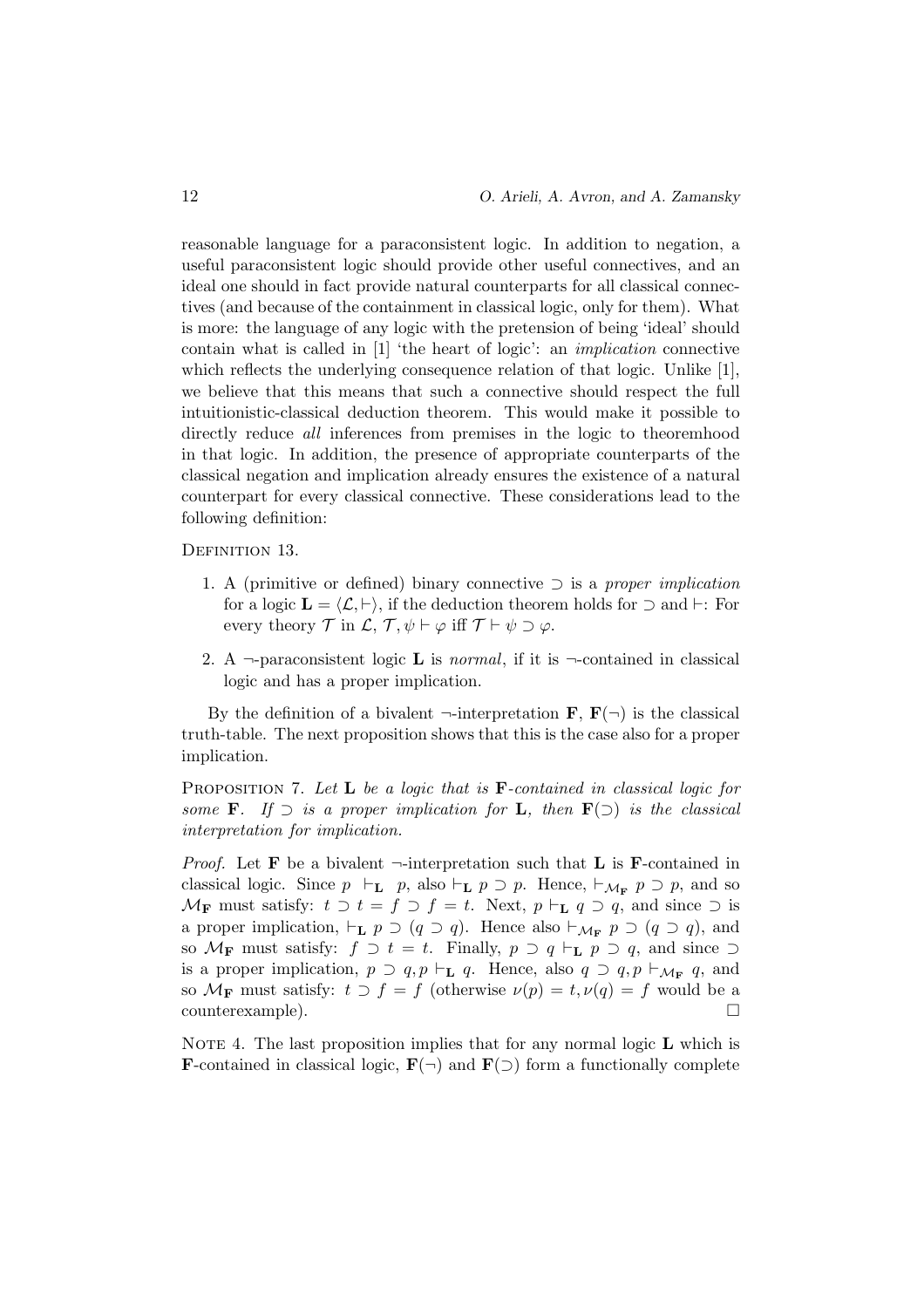set (i.e, any two-valued function is definable in terms of them). This shows the adequacy of the expressive power of normal logics.

Clearly, not all paraconsistent logics have a proper implication, even if they are ¬-contained in classical logic. The next proposition exhibits a particularly famous paraconsistent logic that lacks such an implication.

PROPOSITION 8. Priest's three-valued logic LP [30, 31] does not have a proper implication.

*Proof.* Recall that LP is induced by  $\mathsf{LP} = \langle \{t, f, \top \}, \{t, \top \}, \{\tilde{\vee}, \tilde{\wedge}, \tilde{\neg} \}\rangle$ , where the interpretations in this matrix of the primitive connectives are given in Example 1. Let  $\leq_k$  be the partial order on  $\{t, f, \top\}$ , in which  $\top$  is the  $\leq_k$ maximal element and t, f are the (incomparable)  $\leq_k$ -minimal elements.<sup>6</sup> By induction on the structure of formulas in the language of  $\{\neg, \wedge, \vee\}$ , it is easy to verify that all the primitive or defined connectives in this language are  $\leq_k$ -monotonic: for every *n*-ary connective  $\diamond$  and valuations  $\nu, \mu$ , if  $\nu(\psi_i) \leq_k$  $\mu(\psi_i)$  for every  $1 \leq i \leq n$ , then also  $\nu(\diamond(\psi_1,\ldots,\psi_n)) \leq_k \mu(\diamond(\psi_1,\ldots,\psi_n)).$ Now, suppose for contradiction that  $\supset$  is a definable proper implication for LP. Then  $\supset$  is  $\leq_k$ -monotonic. Since LP is semi-classical,  $\tilde{\supset}(f, f) = t$ by Propositions 5 and 7. This and the  $\leq_k$ -monotonicity of  $\supset$  imply that  $\tilde{\supset}(\top, f) \in \mathcal{D}$ . It follows that  $p, p \supset q \nmid_{LP} q$  (because  $\nu(p) = \top, \nu(q) = f$ provides a counterexample). This contradicts the fact that ⊃ is a proper implication for LP (indeed, the fact that  $p \supset q \vdash p \supset q$  implies that  $p, p \supset q$  $q \vdash q$  whenever  $\supset$  is a proper implication for  $\vdash$ ).

# 3.3. Maximal Paraconsistency

### 3.3.1. Absolute Maximal Paraconsistency

The notion of absolute paraconsistency was first proposed in [5]. In contrast to the standard notions used in the literature (see the next subsubsection), this notion is not defined with respect to any particular logic.

DEFINITION 14. Let  $\mathbf{L} = \langle \mathcal{L}, \vdash \rangle$  be a  $\neg$ -paraconsistent logic

- We say that **L** is maximally paraconsistent, if every extension of **L** (in the sense of Definition 3) whose set of theorems properly includes that of  $\mathbf{L}$ , is not  $\neg$ -paraconsistent.
- A paraconsistent logic **L** is *strongly maximal*, if every proper extension of **L** (in the sense of Definition 3) is not  $\neg$ -paraconsistent.

<sup>&</sup>lt;sup>6</sup>This order is known as the *knowledge* or the *information* order on  $\{t, f, \top\}$ ; see [2, 11].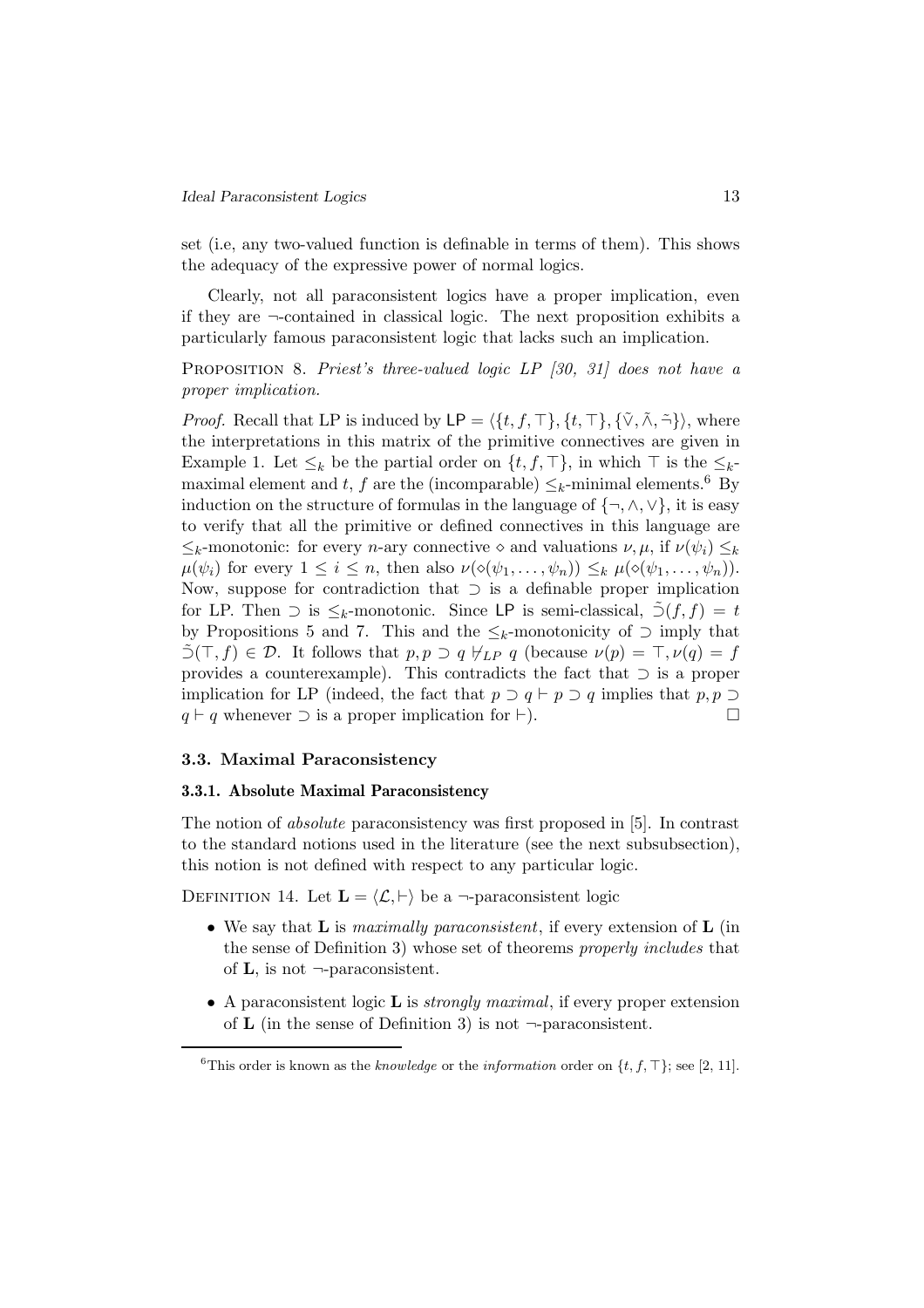Clearly, strong maximality implies maximality. In [3] we gave an example that demonstrates that the converse does not hold.

It should be noted that one can easily construct a strongly maximal  $n$ valued paraconsistent logic by considering a language  $\mathcal L$  expressive enough to include a (primitive or defined) constant for each of the  $n$  values:

PROPOSITION 9. Any logic  $\mathbf{L}_{\mathcal{M}}$  of an n-valued matrix M for a language  $\mathcal{L}$ in which all the n values are definable, is maximal in the strongest possible sense: it has no non-trivial extensions.

*Proof.* Suppose that all the truth-values in M are definable in  $\mathcal{L}$ . So we may assume without loss of generality that for every truth-value of  $\mathcal M$ there is a corresponding propositional constant in the language. By using these constants we can find for any rule which is not valid in  $M$  an instance  $\psi_1, \ldots, \psi_n \vdash \varphi$ , consisting of variable-free sentences, such that  $\vdash_{\mathcal{M}} \psi_1, \ldots, \vdash_{\mathcal{M}} \psi_n$  and  $\varphi \vdash_{\mathcal{M}} \sigma$  for every  $\sigma$  (the latter holds because  $\varphi$  has no model in M). It follows that by adding such a rule to  $\mathbf{L}_{\mathcal{M}}$  we can derive any formula in  $W_{\mathcal{L}}$ .

COROLLARY 2. Let  $\mathbf{L}_{\mathcal{M}}$  be an n-valued paraconsistent logic, the language of which is functionally complete for  $\mathcal{M}.^7$  Then  $\mathbf{L}_{\mathcal{M}}$  is strongly maximal.

Proposition 9 and Corollary 2 show the importance of demanding containment in classical logic, because the logics to which these results apply usually fail to have this property.

# 3.3.2. Maximality Relative to Classical Logic

The notion of maximality relative to classical logic is widely used in the literature (see, e.g., [15, 18, 25, 29]). However, as explained in Subsection 3.1, it has been based on a rather vague notion of containment in classical logic. Using Definition 9, we are now able to provide a more precise definition.

DEFINITION 15. Let **F** be a bivalent  $\neg$ -interpretation for a language  $\mathcal{L}$  with a unary connective ¬.

• An *L*-formula  $\psi$  is a *classical* **F**-tautology, if  $\psi$  is satisfied by every two-valued valuation which respects all the truth-tables (of the form **) that <b>F** assigns to the connectives of  $\mathcal{L}$ .

<sup>&</sup>lt;sup>7</sup>I.e., every function from  $\mathcal{V}^m$  to  $\mathcal{V}$  is representable in the language.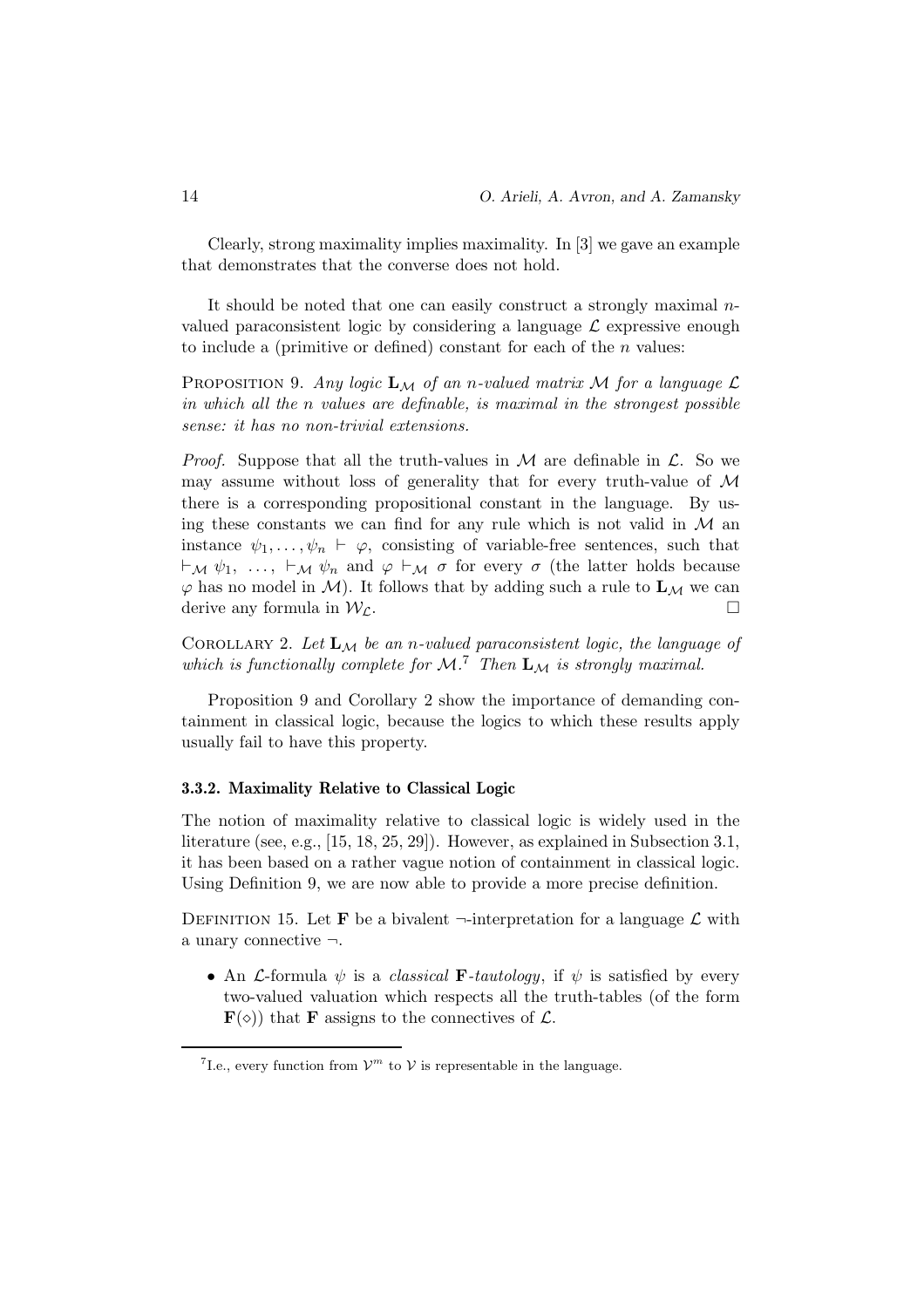- A logic  $\mathbf{L} = \langle \mathcal{L}, \vdash \rangle$  is **F**-complete, if its set of theorems consists of all the classical F-tautologies.
- L is F-maximal relative to classical logic, if the following hold:
	- $-$  **L** is **F**-contained in classical logic.
	- If  $\psi$  is a classical **F**-tautology not provable in **L**, then by adding  $\psi$  to **L** as a new axiom schema, an **F**-complete logic is obtained.
- L is F-maximally paraconsistent relative to classical logic, if it is  $\neg$ paraconsistent and F-maximal relative to classical logic.

DEFINITION 16. Let  $\mathbf{L} = \langle \mathcal{L}, \vdash \rangle$  be a logic for a language with a unary connective  $\neg$ . L is maximally paraconsistent relative to classical logic if there exists a bivalent  $\neg$ -interpretation **F** such that **L** is **F**-maximally paraconsistent relative to classical logic.

Example 4. Note that since Definition 16 is based only on extending the underlying set of *theorems* of a logic, *any*  $\mathbf{F}$ -complete paraconsistent logic is trivially F-maximal with respect to classical logic. Here are two examples:

- 1. Define the logic  $\mathbf{L}_s$  in some standard language  $\mathcal{L}_{cl}$  of classical logic as follows:  $\mathcal{T} \vdash_{\mathbf{L}_{\mathbf{s}}} \psi$  if either  $\psi \in \mathcal{T}$ , or  $\psi$  is a classical  $\mathcal{L}_{cl}$ -tautology (it is easy to verify that  $\mathbf{L}_s$  is indeed a logic). Then  $\mathbf{L}_s$  is obviously  $\neg$ contained in classical logic,  $\neg$ -paraconsistent (since  $p, \neg p \not\vdash_{\mathbf{L_s}} q$ ), and it is trivially maximal relative to classical logic. Hence,  $L_s$  is maximally paraconsistent relative to classical logic.
- 2. A less trivial example is given by Priest's paraconsistent logic LP (Example 1). This easily follows from Proposition 2.

A seemingly natural extension of the notion of maximal paraconsistency relative to classical logic would result if again we consider the consequence relation of the underlying logic, rather than just its set of theorems (analogously to the notion of strong maximality defined in the previous subsection):

DEFINITION 17. Let **F** be a bivalent  $\neg$ -interpretation for a language  $\mathcal{L}$  with a unary connective  $\neg$ . A logic  $\mathbf{L} = \langle \mathcal{L}, \vdash_{\mathbf{L}} \rangle$  is strongly **F**-maximal relative to classical logic, if the following conditions hold:

- L is **F**-contained in classical logic.
- Let  $\Gamma$  be a finite set of *L*-formulas and  $\psi$  an *L*-formula, such that  $Γ \nvdash_L ψ$ , but  $Γ \vdash_{M_F} ψ$ . Then every extension of **L** by the rule Γ/ψ (in the sense of Definition 3) results in the logic  $\mathbf{L}_{\mathbf{F}} = \langle \mathcal{L}, \vdash_{\mathcal{M}_{\mathbf{F}}} \rangle$ .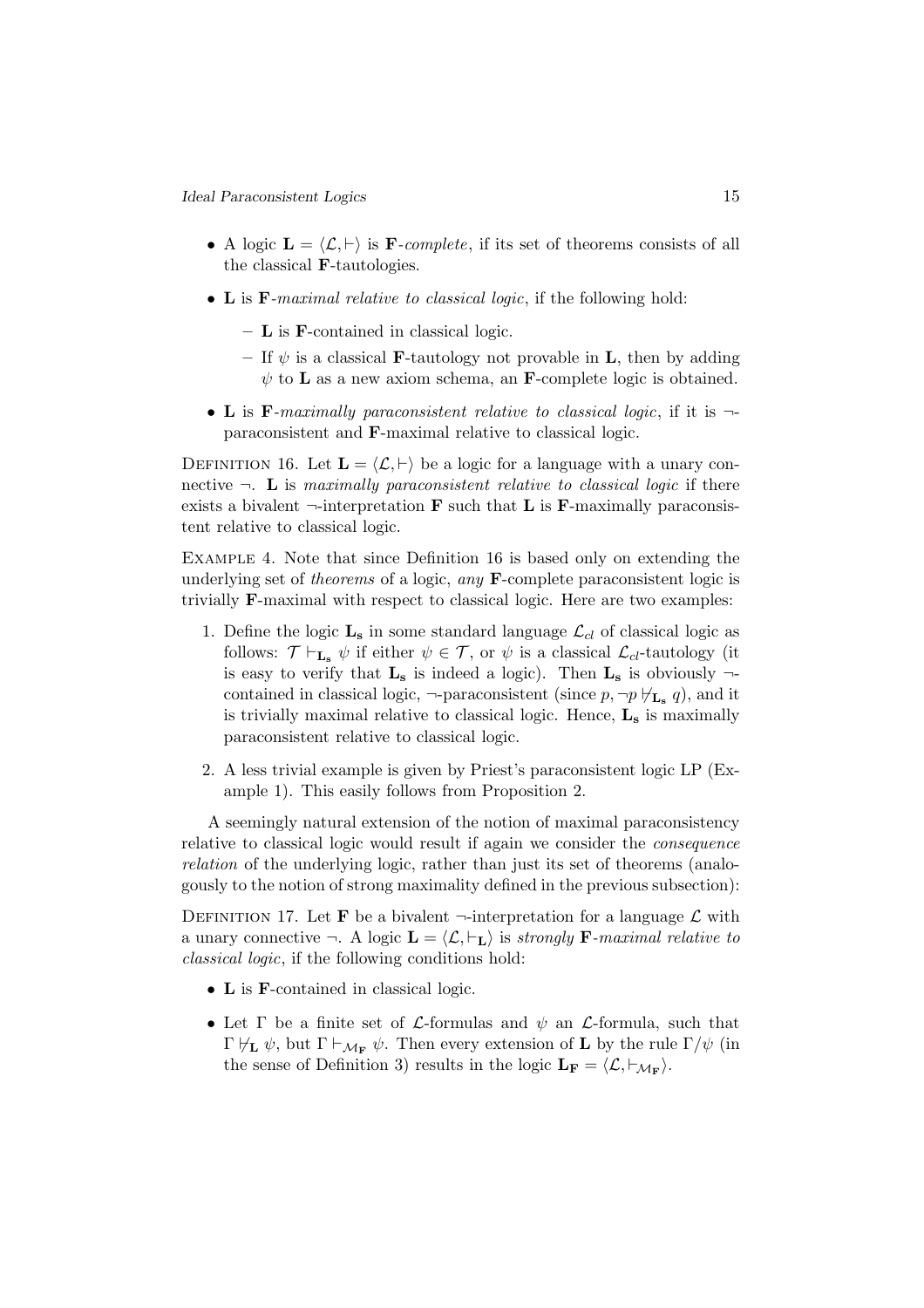DEFINITION 18. Let  $\mathbf{L} = \langle \mathcal{L}, \vdash \rangle$  be a paraconsistent logic for a language with a unary connective  $\neg$ . L is *strongly maximal relative to classical logic* if there exists a bivalent  $\neg$ -interpretation **F** such that **L** is strongly **F**-maximal relative to classical logic.

EXAMPLE 5. In  $[3]$  we have shown that LP is a strongly maximal paraconsistent logic (in the absolute sense of Definition 14), and in Example 4 we have shown that it is also maximal relative to classical logic. Nevertheless, LP is not strongly maximal relative to classical logic. To see this, assume otherwise. Then LP is strongly F-maximal relative to classical logic for some bivalent  $\neg$ -interpretation **F**. Since LP is semi-classical, by Proposition 5,  $\mathbf{F} = \mathsf{LP}/\{t, f\}$ , and so  $\mathcal{M}_{\mathbf{F}}$  is the classical matrix. Now, let  $\mathcal{T} \vdash_{LP^+} \varphi$  if either  $\mathcal{T} \vdash_{LP} \varphi$ , or  $\mathcal{T}$  is classically inconsistent. First, we show that  $\langle \mathcal{L}, \vdash_{LP^+} \rangle$ is a logic, where L is the language of LP. That  $\vdash_{LP^+}$  is finitary follows from the fact that so are LP and classical logic. Reflexivity and non-triviality of  $\vdash_{LP^+}$  follow from the reflexivity and non-triviality of  $\vdash_{LP}$ . For monotonicity, let  $\mathcal{T} \subseteq \mathcal{T}'$  and  $\mathcal{T} \vdash_{LP^+} \psi$ . If  $\mathcal{T} \vdash_{LP} \psi$ , then  $\mathcal{T}' \vdash_{LP^+} \psi$  by the monotonicity of  $\vdash_{LP}$ . Otherwise,  $\mathcal T$  is classically inconsistent. Hence so is  $\mathcal{T}'$ , and so again  $\mathcal{T}' \vdash_{LP^+} \psi$ . Finally, for transitivity, assume that  $\mathcal{T} \vdash_{LP^+} \varphi$ and  $\mathcal{T}', \varphi \vdash_{LP^+} \psi$ . We show that  $\mathcal{T}, \mathcal{T}' \vdash_{LP^+} \psi$  by considering the possible cases:

- 1.  $\mathcal{T} \vdash_{LP} \varphi$  and  $\mathcal{T}', \varphi \vdash_{LP} \psi$ . Then  $\mathcal{T}, \mathcal{T}' \vdash_{LP^+} \psi$  by transitivity of  $\vdash_{LP}$ .
- 2.  $\mathcal{T} \vdash_{LP} \varphi$  and  $\mathcal{T}' \cup {\varphi}$  is classically inconsistent. Since  $\vdash_{LP} \subset \vdash_{CL}$ (where  $\vdash_{CL}$  denotes the tcr of classical logic),  $\mathcal{T} \vdash_{CL} \varphi$ . This implies that  $\mathcal{T} \cup \mathcal{T}'$  is classically inconsistent, and so  $\mathcal{T} \cup \mathcal{T}' \vdash_{LP^+} \psi$ .
- 3. T is classically inconsistent. Then so is  $\mathcal{T} \cup \mathcal{T}'$ , and so  $\mathcal{T} \cup \mathcal{T}' \vdash_{LP^+} \psi$ .

Next, we note that  $\neg p, p \lor q \not\vdash_{LP} q$ , and so also  $\neg p, p \lor q \not\vdash_{LP} q$ . However,  $\neg p, p \lor q \vdash_{\mathcal{M}_{\mathbf{F}}} q$  (recall that  $\mathcal{M}_{\mathbf{F}}$  is the classical matrix). Hence,  $\vdash_{LP^+} \neq \vdash_{\mathcal{M}_{\mathbf{F}}}$ . It follows that the extension of LP by the rule  $\{p, \neg p\}/q$  (which is valid in  $\mathcal{M}_{\mathbf{F}}$ ) is properly included in  $\vdash_{\mathcal{M}_{\mathbf{F}}}$ . On the other hand, this extension properly extends  $\vdash_{LP}$ , since  $p, \neg p \not\vdash_{LP} q$ . This contradicts our assumption about the strong F-maximality of LP.

The last example indicates that strong maximality relative to classical logic might be a too strong demand. Indeed, we do not know if paraconsistent logics with this property actually exist. In any case, our next proposition shows that it is impossible to have it in reasonable languages. To show this, we need first the following lemma.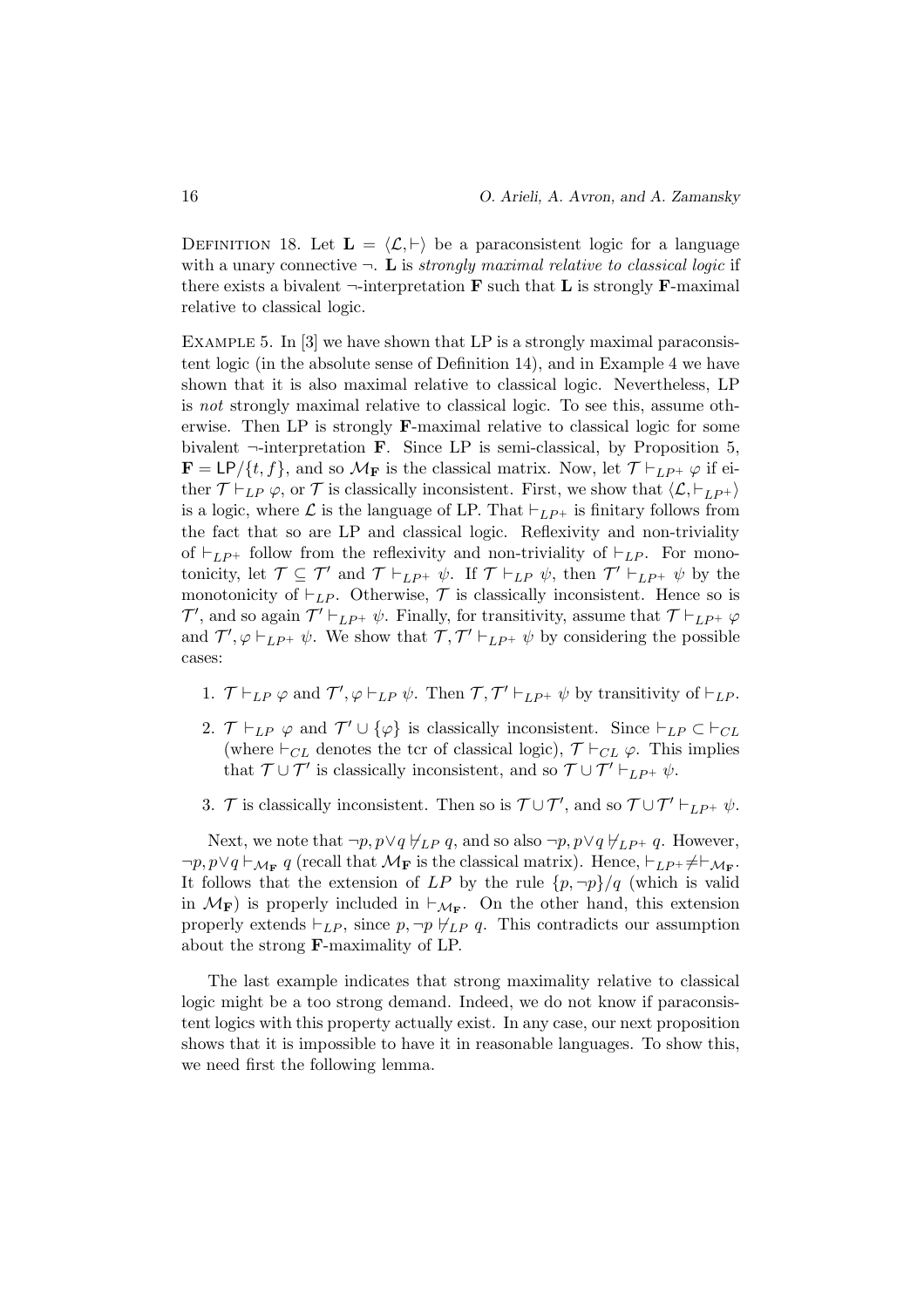LEMMA 1. Let  $\mathbf{L} = \langle \mathcal{L}, \vdash_{\mathbf{L}} \rangle$  be a paraconsistent logic, and let **F** be a bivalent  $\neg$ -interpretation for  $\mathcal{L}$ . If  $\mathbf{L}$  is strongly F-maximal relative to classical logic then it is F-complete.

*Proof.* The rule  $\{p, \neg p\}/q$  is obviously valid in  $\mathcal{M}_{\mathbf{F}}$ . Since **L** is paraconsistent, this rule is not valid in  $L$ . Let  $L'$  be the extension of  $L$  by this rule. By the strong **F**-maximality of **L** relative to classical logic,  $\mathbf{L}' = \mathcal{M}_{\mathbf{F}}$ , and so  $\mathbf{L}'$ is  $\mathbf{F}$ -complete. It remains to show that  $\mathbf{L}'$  has the same set of theorems (i.e., the same valid formulas) as **L**. For this note that since **L** is  $\neg$ -contained in classical logic, there is no formula  $\psi$  such that both  $\psi$  and  $\neg \psi$  are valid in **L.** It follows that the rule  $\{p, \neg p\}/q$  is *admissible* in **L**. This easily entails that its addition to L indeed does not change the set of valid formulas (it changes only the consequence relation).  $\Box$ 

PROPOSITION 10. No paraconsistent normal logic is strongly maximal relative to classical logic.

*Proof.* Suppose for contradiction that **F** is a  $\neg$ -interpretation for the language of a paraconsistent normal logic **, and that**  $**L**$  **is strongly**  $**F**$ **-maximal** relative to classical logic. Then  **is**  $**F**$ **-contained in classical logic, and since**  $\supset$  is a proper implication for **L**, by Proposition 7, **F**( $\supset$ ) is the classical implication. Hence,  $\vdash_{\mathcal{M}_{\mathbf{F}}} p \supset (\neg p \supset q)$ . By Lemma 1, this implies that  $\vdash_{\mathbf{L}} p \supset (\neg p \supset q)$ . But then  $p, \neg p \vdash_{\mathbf{L}} q$ , since  $\supset$  is a proper implication for **L**. This contradicts to the paraconsistency of **L**.  $\Box$ 

### 3.4. Ideal Paraconsistent Logics

Proposition 10 shows that there is no hope for achieving strong maximal paraconsistency relative to classical logic for paraconsistent logics in reasonable languages, expressive enough to capture proper implication. So in the case of maximality relative to classical logic we shall be satisfied with the weaker notion, that is based on extending the set of theorems of the underlying logic. The maximality of its full consequence relation will still be demanded in the case of absolute maximality. These considerations lead to the following definition of what we take to be an 'ideal paraconsistent logic':

DEFINITION 19. A  $\neg$ -paraconsistent logic  $\mathbf{L} = \langle \mathcal{L}, \vdash \rangle$  is called *ideal*, if it is normal (i.e., ¬-contained in classical logic and has a proper implication), maximally paraconsistent relative to classical logic, and strongly maximal.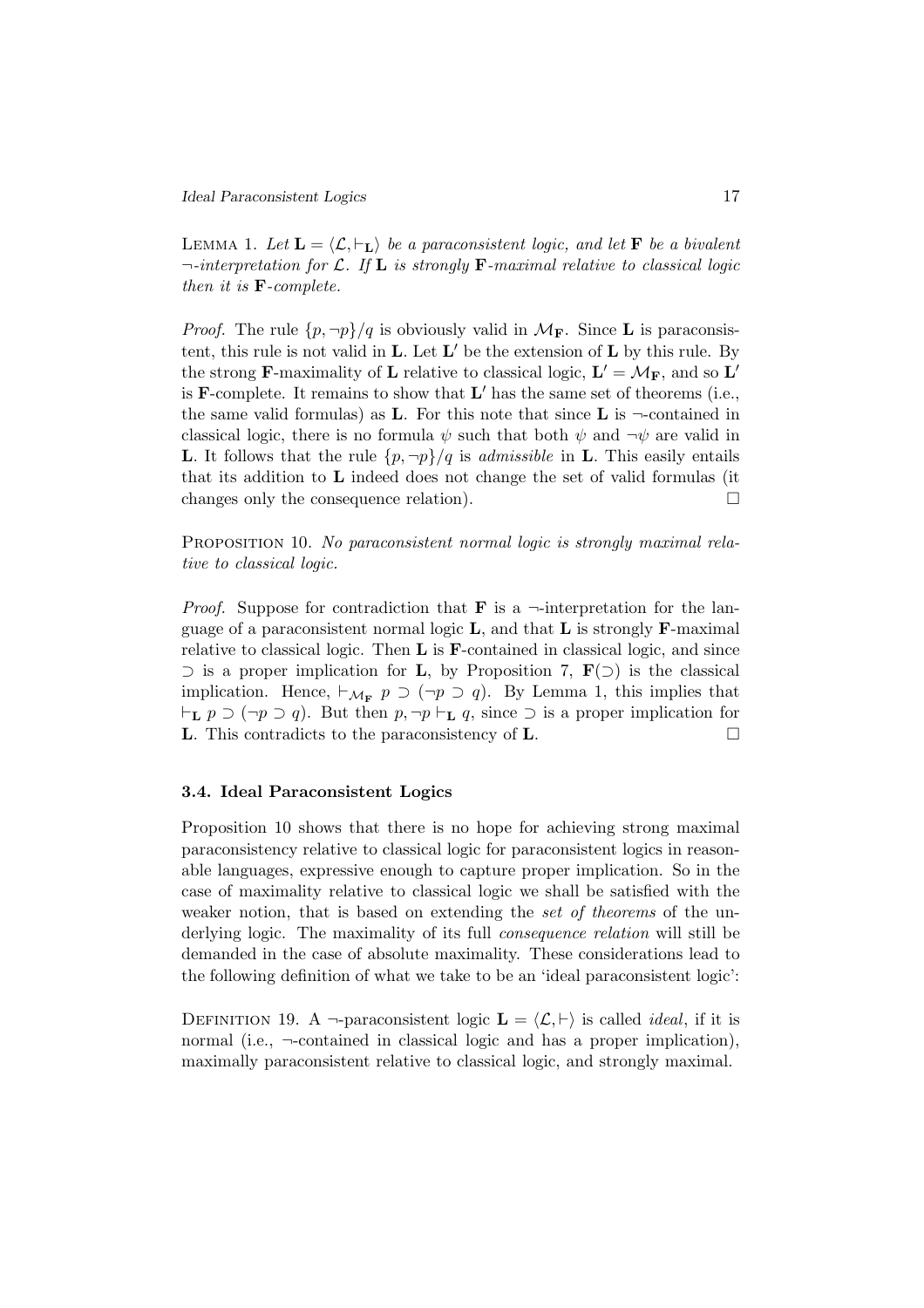#### 4. Ideal Paraconsistent Three-Valued Logics

Three-valued matrices provide the most popular framework for reasoning with contradictory data. The major reason for this is that they provide the simplest semantic way of defining paraconsistent logics (cf. Corollary 1). In this section, we investigate ideal logics in this framework. We start by characterizing the three-valued paraconsistent matrices.

PROPOSITION 11. Let  $\mathcal{M} = \langle \mathcal{V}, \mathcal{D}, \mathcal{O} \rangle$  be a three-valued paraconsistent matrix that is  $\neg$ -contained in classical logic. Then M is proto-classical, and it is isomorphic to a matrix  $\mathcal{M}' = \langle \{t, f, \top \}, \{t, \top \}, \mathcal{O} \rangle$ , in which  $\neg t = f, \neg f = t$ and  $\neg$  ⊤ ∈ {t, ⊤}.

*Proof.* This is immediate from Propositions 3 and 4.  $\Box$ 

In the rest of this section we assume that any matrix which satisfies the conditions of Proposition 11 has the form described there.

PROPOSITION 12. Let  $M$  be a three-valued paraconsistent matrix such that  $L_M$  is normal. Then  $M$  is semi-classical.

*Proof.* Since  $L_M$  is normal, it is **F**-contained in classical logic for some bivalent  $\neg$ -interpretation **F**. Hence, by Proposition 11, it remains to show that M is classically closed. For this define:  $\psi \gamma \varphi = (\psi \supset \varphi) \supset \varphi$ . From Proposition 7 it easily follows that  $\mathbf{F}(\gamma)$  is the classical disjunction. Hence:

$$
(\star) \text{ If } \mathcal{T} \vdash_{\mathcal{M}_{\mathbf{F}}} \psi \lor \varphi \text{ and } \mathcal{T} \vdash_{\mathcal{M}_{\mathbf{F}}} \neg \psi \lor \varphi \text{ then } \mathcal{T} \vdash_{\mathcal{M}_{\mathbf{F}}} \varphi.
$$

Since  $\supset$  is a proper implication for  $\mathbf{L}_{\mathcal{M}}$ , we also have:

$$
(\star\star)\psi \vdash_{\mathcal{M}} \psi \curlyvee \varphi \text{ and } \varphi \vdash_{\mathcal{M}} \psi \curlyvee \varphi.
$$

Next, suppose for contradiction that there is some *n*-ary connective  $\diamond$  and  $a_1, \ldots, a_n \in \{t, f\}$ , such that  $\tilde{\diamond}(a_1, \ldots, a_n) \notin \{t, f\}$ . Then  $\tilde{\diamond}(a_1, \ldots, a_n) = \top$ . For  $i = 1, ..., n$  define:  $\varphi_i = p_i$  if  $a_i = t$  and  $\varphi_i = \neg p_i$  if  $a_i = f$ . Let  $\psi = \psi_1 \vee ... \vee \psi_n$ , where  $\psi_i = \neg p_i$  if  $\varphi_i = p_i$ , and  $\psi_i = p_i$  if  $\varphi_i = \neg p_i$ . Then every M-model  $\nu$  of  $\{\varphi_1,\ldots,\varphi_n\}$  is also an M-model of  $\diamond(p_1,\ldots,p_n) \wedge \psi$ and  $\neg \diamond (p_1, \ldots, p_n) \land \psi$  (This is obvious by  $(\star \star)$ ) in case  $\nu(p_i) = \top$  for some i, and follows from  $(\star\star)$  and our assumption about  $\tilde{\diamond}(a_1,\ldots,a_n)$  otherwise). Hence,  $\varphi_1, \ldots, \varphi_n \vdash_{\mathcal{M}} \diamond (p_1, \ldots, p_n) \land \psi$ , and  $\varphi_1, \ldots, \varphi_n \vdash_{\mathcal{M}} \neg \diamond (p_1, \ldots, p_n) \land \psi$  $\psi$ . Since  $\mathbf{L}_{\mathcal{M}}$  is **F**-contained in classical logic, this in turn implies that  $\varphi_1, \ldots, \varphi_n \vdash_{\mathcal{M}_{\mathbf{F}}} \diamond (p_1, \ldots, p_n) \curlyvee \psi$ , and  $\varphi_1, \ldots, \varphi_n \vdash_{\mathcal{M}_{\mathbf{F}}} \neg \diamond (p_1, \ldots, p_n) \curlyvee \psi$ . Now, by  $(\star)$  above,  $\varphi_1, \ldots, \varphi_n \vdash_{\mathcal{M}_{\mathbf{F}}} \psi$ . By definition of  $\psi$ , this contradicts the fact that  $\mathbf{F}(\gamma)$  is the classical disjunction.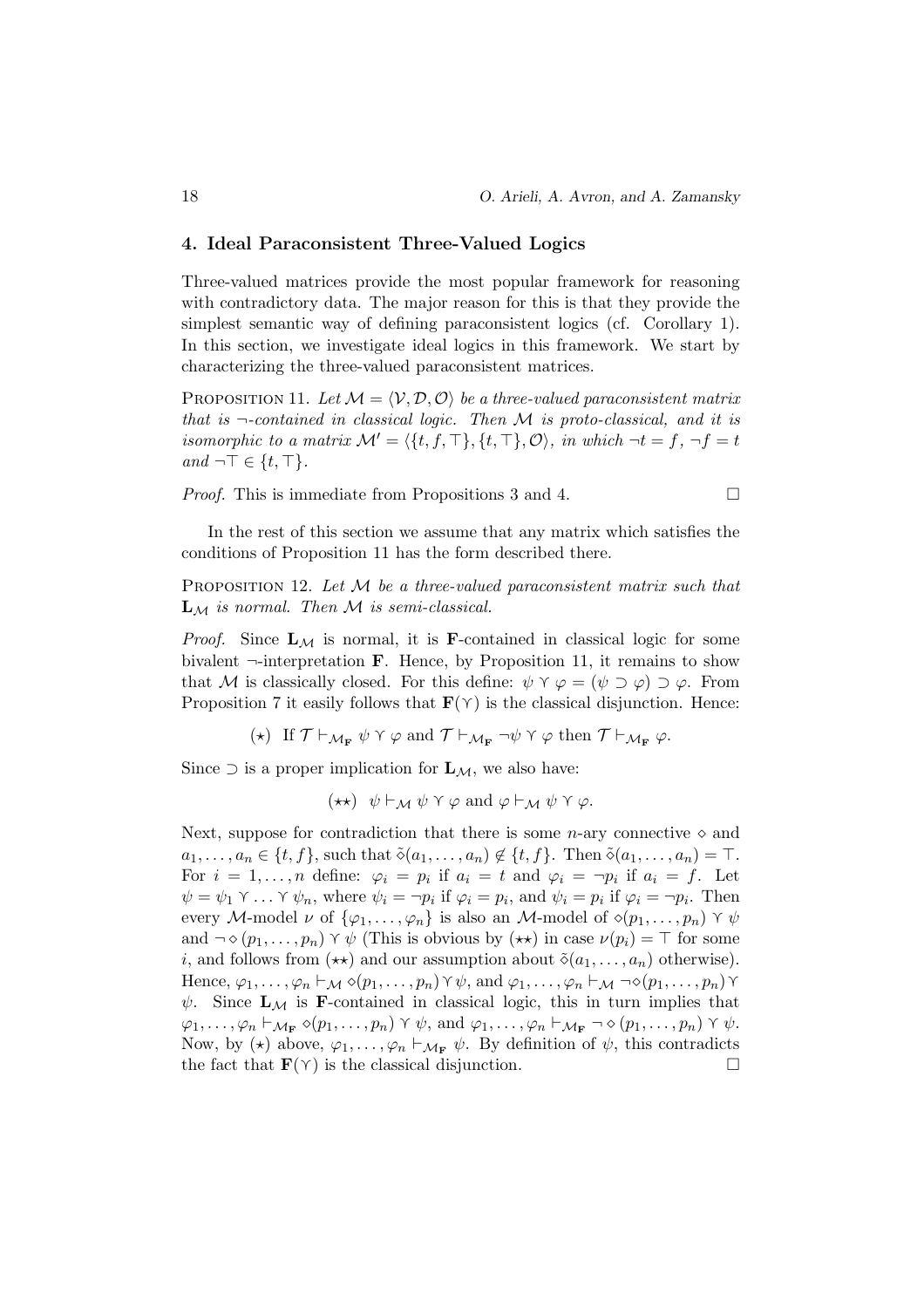The next theorem establishes that for three-valued logics that are contained in classical logic, the absolute notion of strong maximality implies maximality relative to classical logic.

THEOREM 1. Let M be a three-valued matrix that is  $\neg$ -contained in classical logic. If  $\mathbf{L}_{\mathcal{M}}$  is a strongly maximal paraconsistent logic, then it is also maximally paraconsistent relative to classical logic.

Proof. For the proof, we first need the following lemma.

LEMMA 2. Let M be a paraconsistent three-valued matrix such that  $L_M$  is strongly maximal. Suppose that there is some bivalent  $\neg$ -interpretation **F**, such that  $L_M$  is F-contained in classical logic, but  $L_M$  is not F-maximal relative to classical logic. Then M is classically closed.

*Proof of the lemma.* Suppose that  $L_M$  is F-contained in classical logic, but is not F-maximal relative to classical logic. Then there is some classical **F**-tautology  $\psi_0$  not provable in  $\mathbf{L}_{\mathcal{M}}$ , such that adding it as an axiom to  $\mathbf{L}_{\mathcal{M}}$ results in a logic  $\mathbf{L}^*$  that is *not* **F**-complete. Let  $\sigma$  be some classical **F**tautology not provable in  $\mathbf{L}^*$ . Let  $\mathcal{S}^*$  be the set of all substitution instances of  $\psi_0$ . Then for every theory  $\mathcal T$  we have that  $\mathcal T \vdash_{\mathbf L^*} \phi$  iff  $\mathcal T, \mathcal S^* \vdash_{\mathcal M} \phi$ . Since  $L_M$  is strongly maximal, this in particular entails:

$$
S^*, \varphi, \neg \varphi \vdash_{\mathcal{M}} \phi \text{ for every } \varphi, \phi.
$$
 (4)

Since  $\forall_{\mathbf{L}^*} \sigma$ , also  $S^* \not\vdash_{\mathcal{M}} \sigma$ . Hence, there is a valuation  $\nu \in \Lambda_{\mathcal{M}}$  which is a model of  $S^*$ , but  $\nu(\sigma) = f$ .

Next, we show that there is no formula  $\psi$  for which  $\nu(\psi) = \top$ . Assume for contradiction that this is not the case for some  $\psi$ . Since  $\nu$  is a model of  $S^*$ , it is also a model of  $S^* \cup {\psi, \neg \psi}$ , and so it is a model of  $\sigma$  by (4) above. This contradicts the fact that  $\nu(\sigma) = f$ . It follows that  $\nu(\psi) \in \{t, f\}$  for all  $\psi$ . We show that this implies that all operations of  $M$  are classically closed. Let  $\diamond$  be some *n*-ary connective of  $\mathcal L$  and let  $a_1, \ldots, a_n \in \{t, f\}$ . For  $i = 1, \ldots, n$ , define  $\varphi_i = p_i$  if  $\nu(p_i) = a_i$ , and  $\varphi_i = \neg p_i$  otherwise. Thus  $\nu(\varphi_i) = a_i$ , and  $\tilde{\diamond}(a_1,\ldots,a_n)=\tilde{\diamond}(\nu(\varphi_1),\ldots,\nu(\varphi_n))=\nu(\diamond(\varphi_1,\ldots,\varphi_n))\in\{t,f\}.$ 

Back to the proof of Theorem 1. Let  $M$  be a paraconsistent three-valued matrix that is  $\neg$ -contained in classical logic, and such that  $\mathbf{L}_{\mathcal{M}}$  is strongly maximal. Then in particular  $L_M$  is F-contained in classical logic for some F. If  $L_M$  is **F**–maximal relative to classical logic, then we are done. Otherwise, M is semi-classical by Lemma 2. Hence, Proposition 5 implies that  $\mathbf{F} = \mathbf{F}_{\mathcal{M}}$ , and so  $\mathbf{L}_{\mathcal{M}}$  is  $\mathbf{F}_{\mathcal{M}}$ -contained in classical logic. We end by showing that  $\mathbf{L}_{\mathcal{M}}$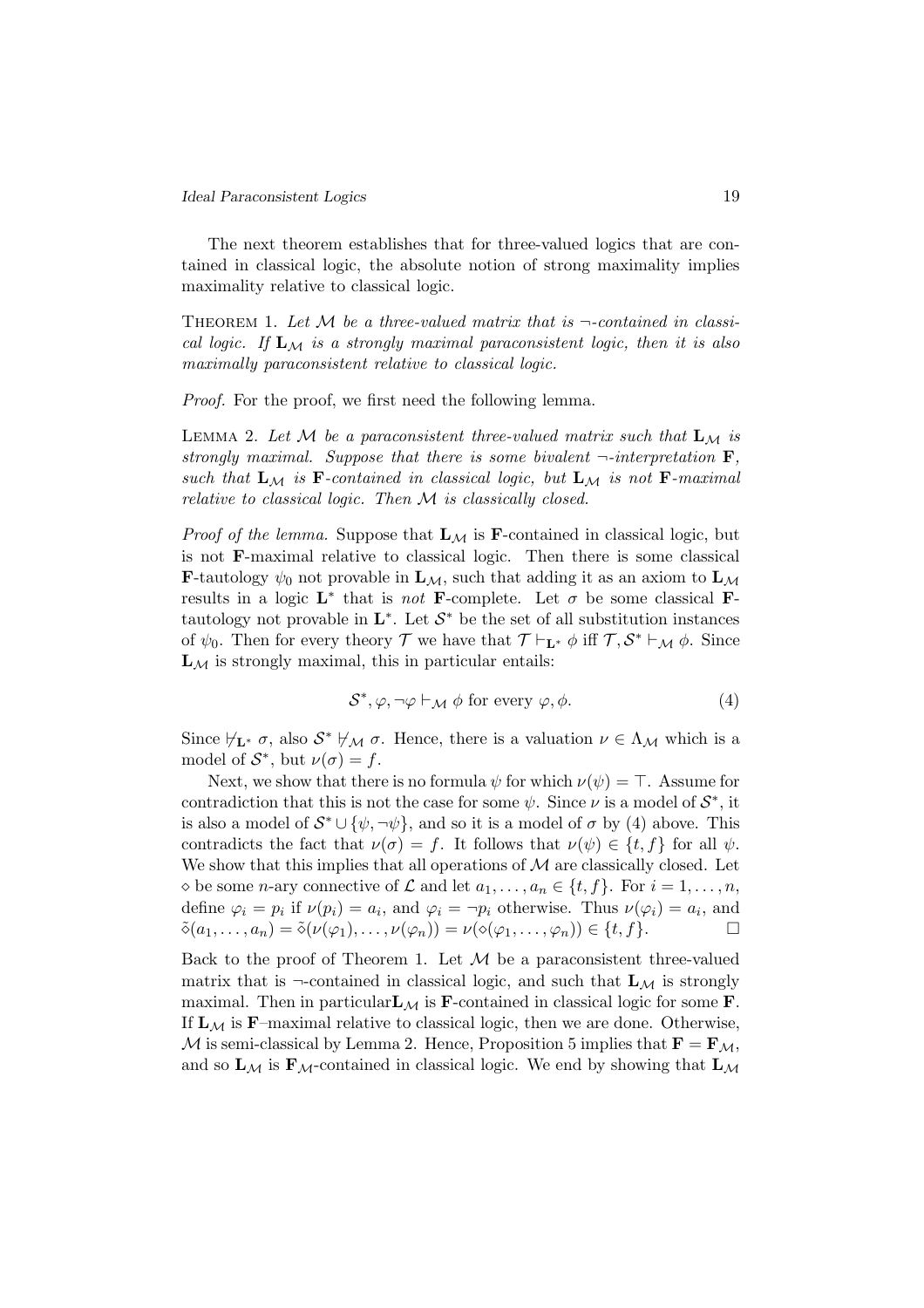is  $\mathbf{F}_{\mathcal{M}}$ -maximal relative to classical logic. The proof of this is very similar to the proof of Lemma 2: Let  $\psi'$  be a classical  $\mathbf{F}_{\mathcal{M}}$ -tautology not provable in  ${\bf L}_M$  and let  $S'^*$  be the set of all of its substitution instances. Let  ${\bf L}'^*$  be the logic obtained by adding  $\psi'$  as a new axiom to  $\mathbf{L}_{\mathcal{M}}$ . Then for every theory T we have that  $\mathcal{T} \vdash_{\mathbf{L}'} \phi$  iff  $\mathcal{T}, \mathcal{S}'^* \vdash_{\mathcal{M}} \phi$ . In particular, since M is strongly maximal, Condition  $(4)$  holds for  $S^{\prime*}$ . Suppose for contradiction that there is some classical  $\mathbf{F}_{\mathcal{M}}$ -tautology  $\sigma$  not provable in  $\mathbf{L}'^*$ . Since  $\nvdash_{\mathbf{L}'} \sigma$ , also  $\mathcal{S}'^* \not\vdash_{\mathcal{M}} \sigma$ . Hence, there is a valuation  $\nu \in \Lambda_{\mathcal{M}}$  which is a model of  $\mathcal{S}'^*$ , but  $\nu(\sigma) = f$ . If there is some  $\psi$ , such that  $\nu(\psi) = \top$ , then since  $\nu$  is a model of  $\mathcal{S}'^*$ , it is also a model of  $\mathcal{S}'^* \cup {\psi, \neg \psi}$ , and so by (4) it is a model of  $\sigma$ , in contradiction to the fact that  $\nu(\sigma) = f$ . Otherwise,  $\nu(\psi) \in \{t, f\}$  for all  $\psi$ , and so  $\nu$  is an  $\mathcal{M}_{\mathbf{F}_M}$ -valuation, which assigns f to  $\sigma$ . This contradicts the fact that  $\vdash_{\mathcal{M}_{\mathbf{F}_{\mathcal{M}}}} \sigma$ . Hence, all classical  $\mathbf{F}_{\mathcal{M}}$ -tautologies are provable in  $\mathbf{L'}^*$ , and so  $\mathbf{L}_{\mathcal{M}}$  is  $\mathbf{F}_{\mathcal{M}}$ -maximal relative to classical logic.

Now we are ready to prove one of the major results of this paper:

#### THEOREM 2. Every normal three-valued paraconsistent logic is ideal.

Proof. By Theorem 1, it suffices to show that every normal three-valued paraconsistent logic is strongly maximal. So let  $\mathcal M$  be a three-valued paraconsistent matrix for a language  $\mathcal L$  with a proper implication, which is  $\neg$ contained in classical logic. Let  $\langle \mathcal{L}, \vdash \rangle$  be a proper extension of  $\mathbf{L}_{\mathcal{M}}$  by some set of rules. Then there is a finite theory  $\Gamma$  and a formula  $\psi$  in  $\mathcal{L}$ , such that  $\Gamma\vdash\psi$  but  $\Gamma\nvdash_{\mathcal{M}}\psi$ . In particular, there is a valuation  $\nu\in mod_{\mathcal{M}}(\Gamma)$  such that  $\nu(\psi) = f$ . Consider the substitution  $\theta$ , defined for every  $p \in$  Atoms( $\Gamma \cup {\psi}$ ) by:

$$
\theta(p) = \begin{cases} q_0 & \text{if } \nu(p) = t, \\ \neg q_0 & \text{if } \nu(p) = f, \\ p_0 & \text{if } \nu(p) = \top, \end{cases}
$$

where  $p_0$  and  $q_0$  are two different atoms in  $\mathcal{L}$ . Note that  $\theta(\Gamma)$  and  $\theta(\psi)$ contain (at most) the variables  $p_0, q_0$ , and that for every valuation  $\mu \in \Lambda_{\mathcal{M}}$ where  $\mu(p_0) = \top$  and  $\mu(q_0) = t$  it holds that  $\mu(\theta(\phi)) = \nu(\phi)$  for every formula  $\phi$  such that Atoms( $\{\phi\}$ )  $\subseteq$  Atoms( $\Gamma \cup \{\psi\}$ ). Thus:

(★) Any  $\mu \in \Lambda_{\mathcal{M}}$  such that  $\mu(p_0) = \top$ ,  $\mu(q_0) = t$  is an M-model of  $\theta(\Gamma)$  that does not *M*-satisfy  $\theta(\psi)$ .

Now, consider the following two cases:

**Case I.** There is a formula  $\phi(p,q)$  such that for every  $\mu \in \Lambda_{\mathcal{M}}, \mu(\phi) \neq \top$  if  $\mu(p) = \mu(q) = \top.$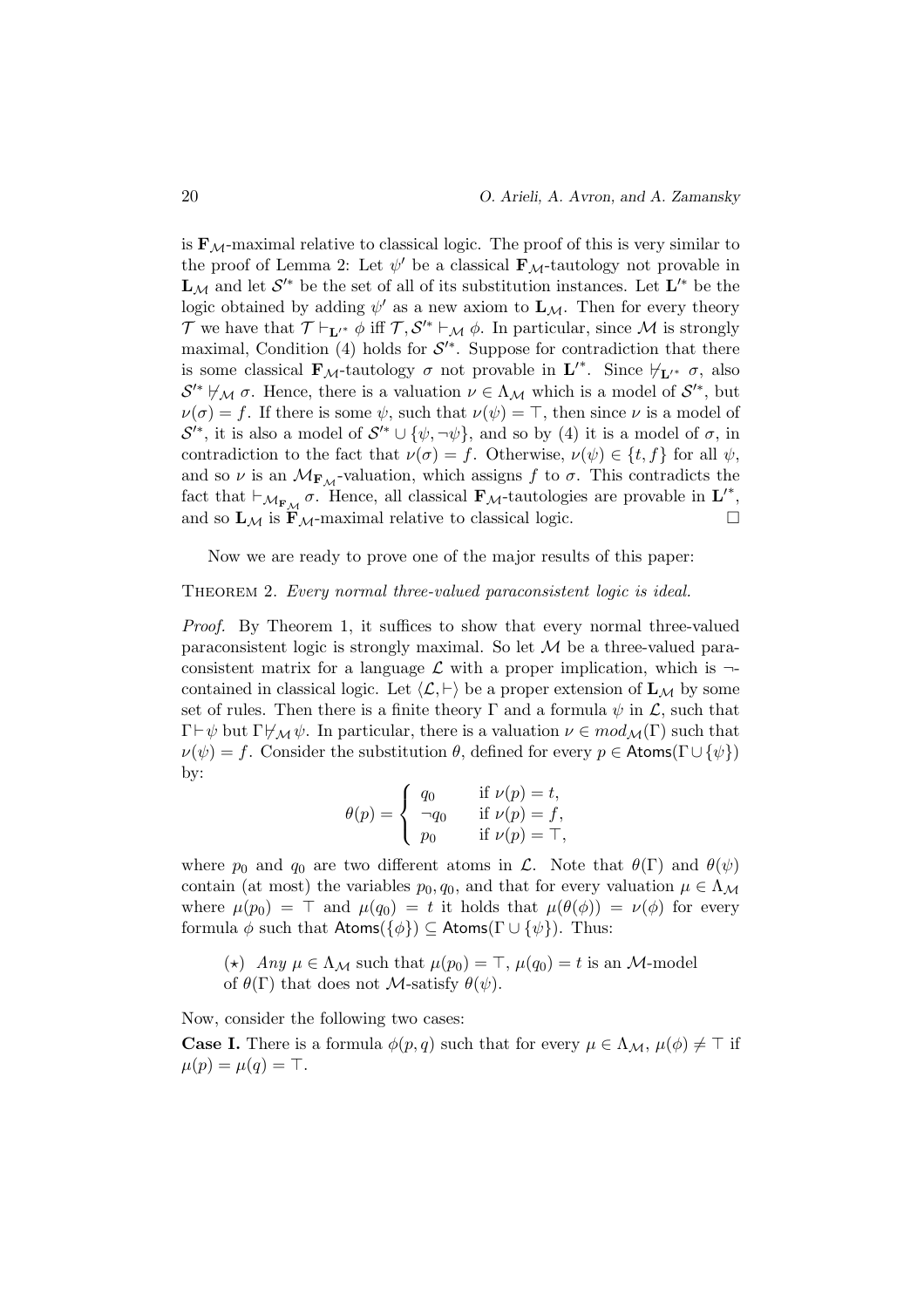In this case, let  $tt = \phi(p_0, p_0) \supset \phi(p_0, p_0)$ . Note that  $\mu(tt) = t$  for every  $\mu \in \Lambda_{\mathcal{M}}$  such that  $\mu(p_0) = \top$ . Now, as  $\vdash$  is structural,  $\Gamma \vdash \psi$  implies that

$$
\theta(\Gamma) \left[ \frac{\mathsf{t} \mathsf{t}}{q_0} \right] \vdash \theta(\psi) \left[ \frac{\mathsf{t} \mathsf{t}}{q_0} \right]. \tag{5}
$$

Also, by the property of **tt** and by  $(\star)$ , any  $\mu \in \Lambda_{\mathcal{M}}$  for which  $\mu(p_0) = \top$  is a model of  $\theta(\Gamma)$  [tt/q<sub>0</sub>] but does not *M*-satisfy  $\theta(\psi)$  [tt/q<sub>0</sub>]. Thus,

•  $p_0, \neg p_0 \vdash_{\mathcal{M}} \theta(\gamma)$  [tt/q<sub>0</sub>] for every  $\gamma \in \Gamma$ . As  $\langle \mathcal{L}, \vdash \rangle$  is stronger than  $\mathbf{L}_{\mathcal{M}},$ this implies that

$$
p_0, \neg p_0 \vdash \theta(\gamma) \left[ \text{tt}/q_0 \right] \text{ for every } \gamma \in \Gamma. \tag{6}
$$

• The set  $\{p_0, \neg p_0, \theta(\psi)$  [tt/q<sub>0</sub>]} is not *M*-satisfiable. This implies:

$$
p_0, \neg p_0, \theta(\psi) \left[ \frac{\text{tt}}{q_0} \right] \vdash_{\mathcal{M}} q_0
$$

Again, as  $\langle \mathcal{L}, \vdash \rangle$  is stronger than  $\mathbf{L}_{\mathcal{M}}$ , we have that

$$
p_0, \neg p_0, \ \theta(\psi) \ [\text{tt}/q_0] \vdash q_0. \tag{7}
$$

By (5)–(7)  $p_0, \neg p_0 \vdash q_0$ . Thus  $\langle \mathcal{L}, \vdash \rangle$  is not  $\neg$ -paraconsistent.

**Case II.** For every formula  $\phi$  in p, q and for every  $\mu \in \Lambda_{\mathcal{M}}$ , if  $\mu(p) = \mu(q)$  $\top$  then  $\mu(\phi) = \top$ .

Again, as  $\vdash$  is structural, and since  $\Gamma \vdash \psi$ ,

$$
\theta(\Gamma) [q_0 \supset q_0/q_0] \vdash \theta(\psi) [q_0 \supset q_0/q_0]. \tag{8}
$$

In addition,  $(\star)$  above entails that any valuation  $\mu \in \Lambda_{\mathcal{M}}$  such that  $\mu(p_0) = \top$ and  $\mu(q_0) \in \{t, f\}$  is a model of  $\theta(\Gamma)$  [ $q_0 \supset q_0/q_0$ ] which is not a model of  $\theta(\psi)$  [q<sub>0</sub>  $\supset q_0/q_0$ ]. Thus, the only M-model of  $\{p_0, \neg p_0, \theta(\psi)$  [q<sub>0</sub>  $\supset q_0/q_0$ ] is the one in which both of  $p_0$  and  $q_0$  are assigned the value ⊤. It follows that  $p_0, \neg p_0, \theta(\psi)$  [ $q_0 \supset q_0/q_0$ ]  $\vdash_{\mathcal{M}} q_0$ . Thus,

$$
p_0, \neg p_0, \theta(\psi) [q_0 \supset q_0/q_0] \vdash q_0. \tag{9}
$$

By using ( $\star$ ) again (for  $\mu(q_0) \in \{t, f\}$ ) and the condition of case II (for  $\mu(q_0) = \top$ , we have:

$$
p_0, \neg p_0 \vdash \theta(\gamma) \left[ q_0 \supset q_0 / q_0 \right] \text{ for every } \gamma \in \Gamma. \tag{10}
$$

Again, by (8)–(10) above, we have that  $p_0, \neg p_0 \vdash q_0$ , and so  $\langle \mathcal{L}, \vdash \rangle$  is not ¬-paraconsistent in this case either.

Since an ideal paraconsistent logic is in particular normal, by Theorem 2 we have: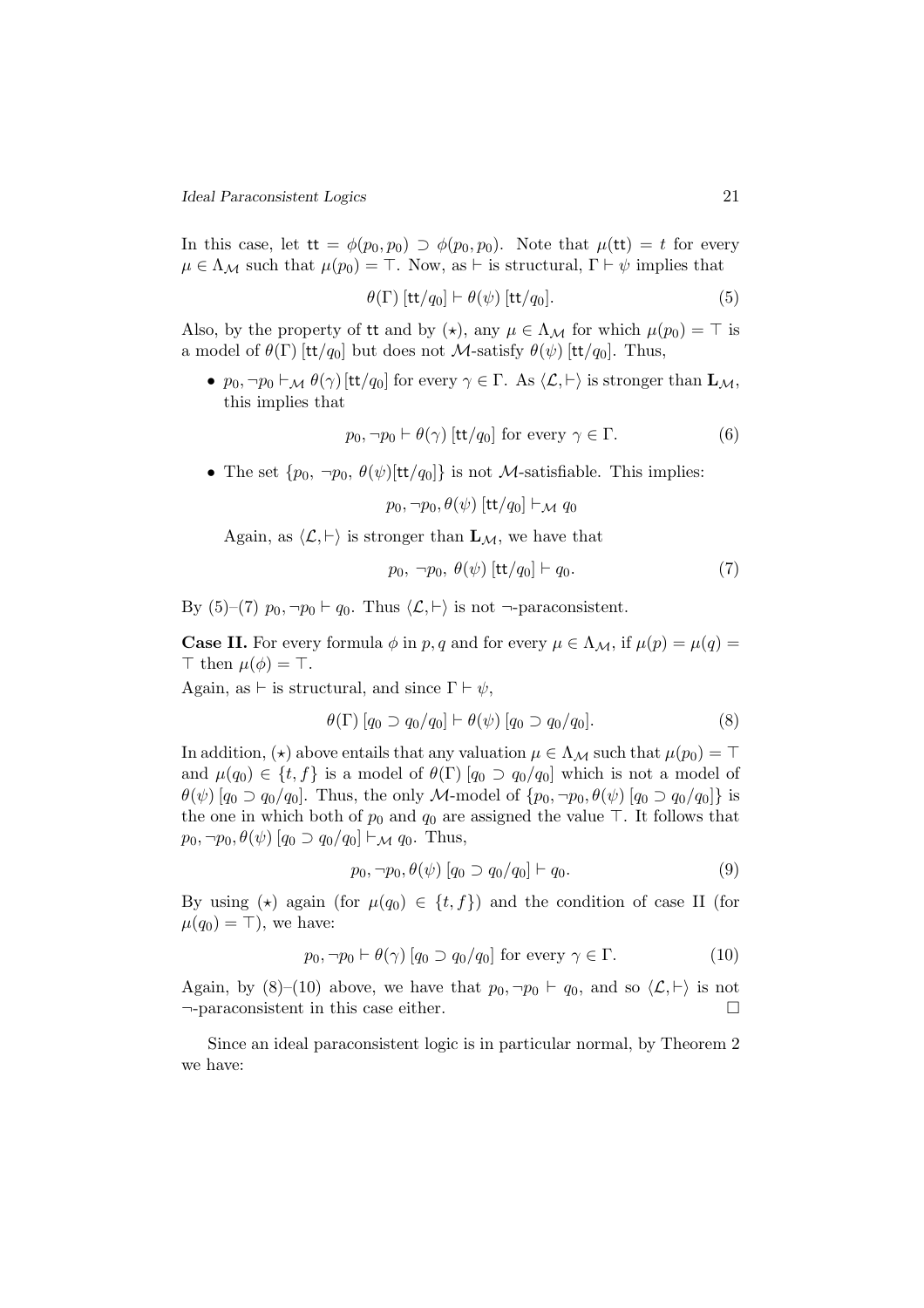Corollary 3. A three-valued paraconsistent logic is ideal iff it is normal.

EXAMPLE 6. Sette's logic  $P_1$  [32] (and all of its fragments containing Sette's negation), the logic PAC  $[8, 4]$ ,  $J_3$  [18], and the  $2^{20}$  three-valued logics considered in [3] (including the  $2^{13}$  LFIs from [15]), are all ideal paraconsistent  $logics.<sup>8</sup>$ 

NOTE 5. There are exactly sixteen possible proper implications in a threevalued paraconsistent matrix which is  $\neg$ -contained in classical logic. They are given in the table below (where we denote by ' $x \wr y'$  that x and y are two optional values):

$$
\begin{array}{c|cc}\n\tilde{\supset} & t & f & \top \\
\hline\nt & t & f & t \wr \top \\
f & t & t & t \wr \top \\
\top & t \wr \top & f & t \wr \top\n\end{array}
$$

It is easy to check that these are all proper implications. To see that they are indeed the only possible options, let  $\mathbf{L} = \langle \mathcal{L}, \vdash \rangle$  be a normal three-valued logic. By Proposition 7,  $t\tilde{\supset}t = f\tilde{\supset}f = t$  and  $t\tilde{\supset}f = f$ . Also, since  $\psi \supset \phi \vdash \psi \supset \phi$ , we have that  $\psi, \psi \supset \phi \vdash \phi$ . Thus,  $\top \tilde{\supset} f \notin \mathcal{D}$  (otherwise,  $\nu(\psi) = \top$ ,  $\nu(\phi) = f$  is a counter-example), and so  $\top 5f = f$ . Finally, since  $\psi, \phi \vdash \psi$ , we have that  $\psi \vdash \phi \supset \psi$ , thus  $\phi \supset \psi \in \mathcal{D}$  whenever  $\psi \in \mathcal{D}$ . This implies that  $\top \tilde{\supset} t \in \{t, \top\}$ , and  $x \tilde{\supset} \top \in \{t, \top\}$  for every  $x \in \{t, f, \top\}$ .<sup>9</sup>

Now, since  $\tilde{\neg} t = f$ ,  $\tilde{\neg} f = t$  and  $\tilde{\neg} T \in \{t, \top\}$  (Proposition 11), this gives us 32 different<sup>10</sup> three-valued normal logics for the language of  $\{\neg, \neg\}$ . By Theorem 2, they are all ideal.

NOTE 6. Although all of the ideal logics described above are different, they share some common core that ensures their being ideal. This core can be naturally captured using the tool of non-deterministic matrices (Nmatrices), introduced in [6] (and already used in [3] to characterize the core of strong maximality of three-valued paraconsistent logics. The definitions of the various notions used in this note can be found there<sup>11</sup>). Nmatrices are a generalization of the standard semantics of matrices, obtained by relaxing the principle of truth-functionality: the truth-value of a compound formula

<sup>8</sup> In contrast, Priest's LP (see [31] and Example 1) is *not* ideal, since by Proposition 8 it lacks a proper implication, and so it is not normal.

<sup>&</sup>lt;sup>9</sup>These are exactly the 16 implication connectives of the 8Kb LFIs, shown in [15] to be maximally paraconsistent relative to classical logic.

<sup>10</sup>This is tedious, but not difficult, to show.

 $11$ See [7] for a detailed presentation of Nmatrices.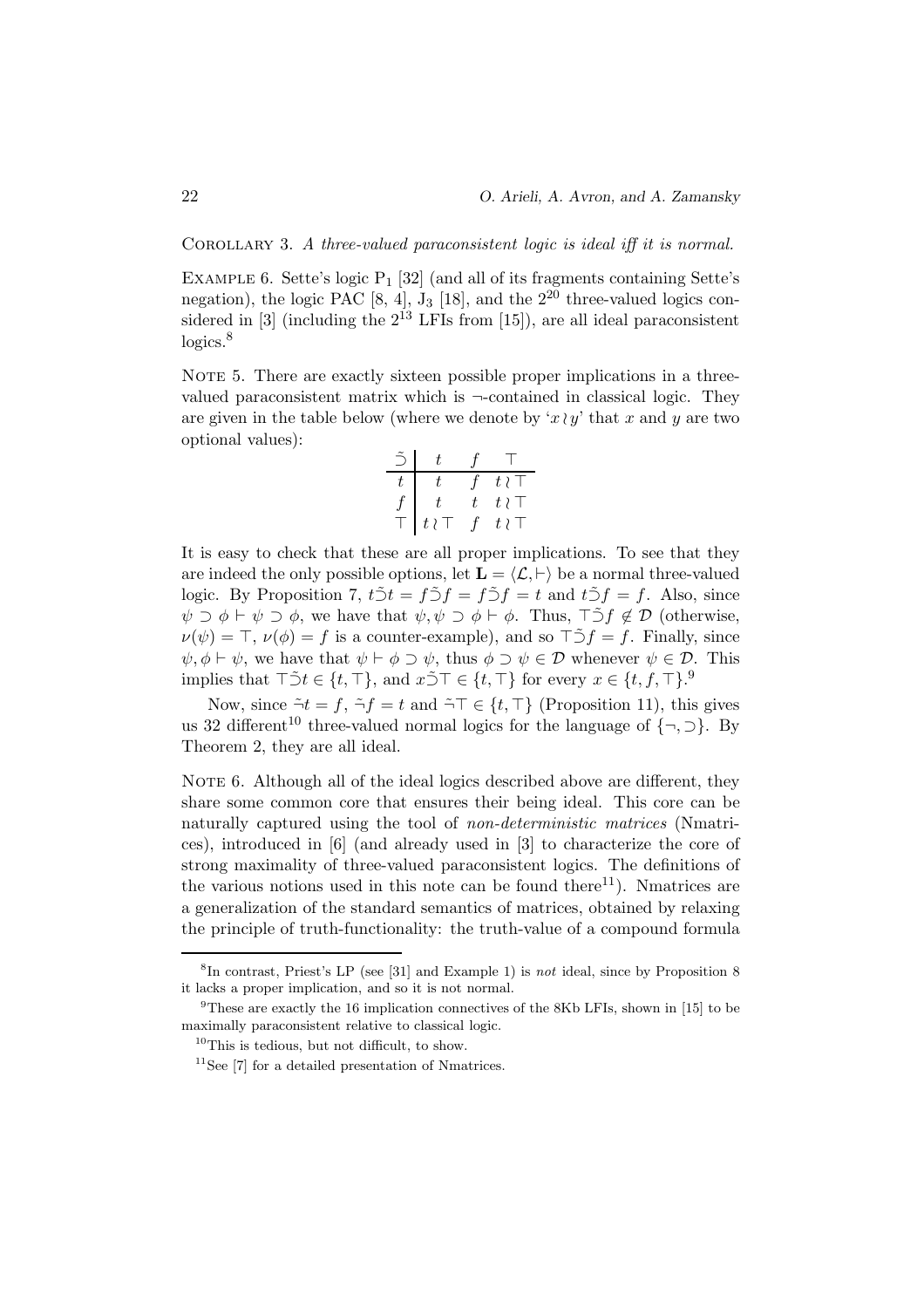is chosen non-deterministically from some set of options. Now, the set of 32 different three-valued normal logics described above is exactly the set of logics induced by the possible determinizations of the following three-valued Nmatrix  $\mathcal{M}_I$  (for  $\mathcal{L} = \{\neg, \supset\}$ ):

| $-\tilde{\neg}$                                                              |  | $\tilde{\supset}$   t f $\top$                                                                                 |                      |
|------------------------------------------------------------------------------|--|----------------------------------------------------------------------------------------------------------------|----------------------|
| $t \quad \{f\}$                                                              |  | $t \begin{array}{ccc} \{t\} \end{array}$                                                                       | $\{f\}$ $\{t,\top\}$ |
| $\frac{f}{\top}$ $\left\{ \begin{matrix} t \\ t, \top \end{matrix} \right\}$ |  |                                                                                                                |                      |
|                                                                              |  | $\begin{array}{c}\nf \begin{array}{c}\n\{t\} \quad \{t\} \quad \{t, \top\} \\ \top \end{array} \\ \end{array}$ |                      |

The paraconsistent Nmatrix  $\mathcal{M}_I$  represents therefore the "essence" of what makes the logics in this family ideal paraconsistent logics. Accordingly, for selecting a paraconsistent logic for some application one may start with  $L_{M}$ as a natural basis. The choice of what other logical principles to adopt would depend then on considerations peculiar to the application at hand.

More generally, call a paraconsistent Nmatrix  $\mathcal M$  pre-ideal if for every determinization  $\mathcal{M}_d$  of  $\mathcal{M}, L_{\mathcal{M}_d}$  is an ideal paraconsistent logic. Pre-ideal Nmatrices thus provide a compact representation of ideal paraconsistent logics, up to the point in which choices based on other considerations should be made. By the above,  $\mathcal{M}_I$  is an example of such a pre-ideal paraconsistent Nmatrix. What is more: ⊃ obviously remains a proper implication in any logic which is induced by some three-valued refinement of some extension of  $\mathcal{M}_I$  by new (perhaps non-deterministic) three-valued connectives. Hence, by Theorem 2, any such extension which has only classically closed determinizations is also pre-ideal. A particularly important such a pre-ideal paraconsistent Nmatrix is the Nmatrix  $\mathcal{M}_{8Kb}$  for  $\{\neg, \supset, \vee, \wedge\}$  (defined in [3]), which underlies exactly (the ∘-free fragments of) the Marcos-Carnielli 2 <sup>13</sup> (ideal) paraconsistent logics mentioned above. This Nmatrix is the extension of  $\mathcal{M}_I$  by the following interpretations of  $\wedge$  and  $\vee$ :

|                                                                                                           | $\tilde{\wedge}$ $t$ $f$ $\top$ |  | $\tilde{\vee}$ t f $\top$                                                    |  |
|-----------------------------------------------------------------------------------------------------------|---------------------------------|--|------------------------------------------------------------------------------|--|
| $t$ $\{t\}$ $\{f\}$ $\{t,\top\}$                                                                          |                                 |  | $\boxed{t}$ $\{t\}$ $\{t\}$ $\{t,\top\}$                                     |  |
|                                                                                                           |                                 |  | $f \mid \{t\}$ $\{f\}$ $\{t,\top\}$                                          |  |
| $\begin{array}{c cc}\nf & \{f\} & \{f\} & \{f\} \\ \top & \{t, \top\} & \{f\} & \{t, \top\}\n\end{array}$ |                                 |  | $\top \begin{bmatrix} \{t, \top\} & \{t, \top\} & \{t, \top\} \end{bmatrix}$ |  |

As observed in [3], a strongly sound and complete axiomatization for this logic can be obtained by adding to  $C_{\text{min}}$  [15] the following  $\circ$ -free counterparts of the (a)-axioms of da Costa [17]:

$$
(\mathbf{a}_{\wedge})^* \quad \neg(\psi \wedge \varphi) \supset (\neg \psi \vee \neg \varphi)
$$
  
\n
$$
(\mathbf{a}_{\vee})^* \quad \neg(\psi \vee \varphi) \supset ((\neg \psi \wedge \neg \varphi) \vee (\neg \psi \wedge \psi) \vee (\neg \varphi \wedge \varphi))
$$
  
\n
$$
(\mathbf{a}_{\supset})^* \quad \neg(\psi \supset \varphi) \supset ((\psi \wedge \neg \varphi) \vee (\neg \psi \wedge \psi) \vee (\neg \varphi \wedge \varphi))
$$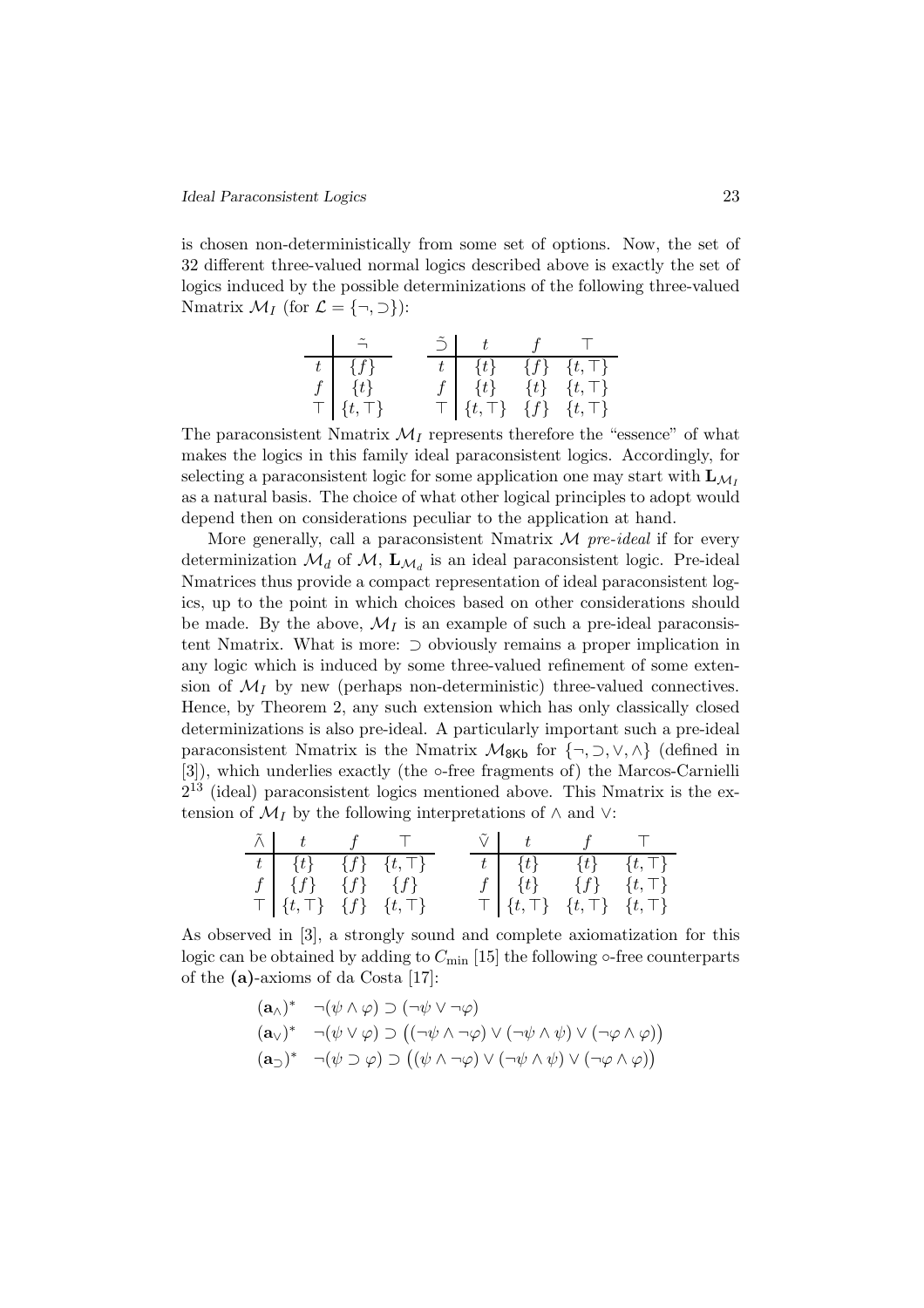#### 5. The Finite-Valued Case

The discussion in the previous section raises the question whether all the ideal logics are three-valued. In this section we show that this is far from being the case. In fact, we show that for every  $n > 2$  there is an extensive family of n-valued ideal logics, each of which is not equivalent to any k-valued logic with  $k < n$ .

PROPOSITION 13. Let  $M$  be a semi-classical,  $\neg$ -paraconsistent matrix for a language  $\mathcal L$  which includes a unary connective  $\diamond$  such that for some  $n > 2$ the following conditions are satisfied:

1.  $p, \neg p \vdash_{\mathcal{M}} \diamond^{n-2}p$ , 2.  $p, \neg p, \Diamond^k p \vdash_{\mathcal{M}} q, \text{ for } 1 \leq k \leq n-3,$ 3.  $p, \neg p, \neg \diamond^k p \vdash_M q, \text{ for } 1 \leq k \leq n-3.$ 

Then M has at least n elements, including at least  $n-2$  non-designated elements.

*Proof.* By Proposition 3, there should be at least one element  $t \in \mathcal{D}$ , such that  $f = \tilde{\neg} t \notin \mathcal{D}$  and at least one element  $\top \in \mathcal{D}$ , such that  $\tilde{\neg} \top \in \mathcal{D}$ . Let  $\bot_k = \tilde{\diamond}^k \top$  for every  $1 \leq k \leq n-3$ . Then  $\bot_k \in \overline{\mathcal{D}}$  for  $1 \leq k \leq n-3$ (I.e,  $\perp_k \in \mathcal{V} \backslash \mathcal{D}$ ; otherwise  $p, \neg p, \diamond^k p \not\vdash_{\mathcal{M}} q$ ). Moreover,  $\perp_1, \ldots, \perp_{n-3}$  are different from each other, because otherwise we would get that  $\tilde{\diamond}^i \top \in \overline{\mathcal{D}}$ for every  $i > 0$ , and this contradicts the condition that  $p, \neg p \vdash_{\mathcal{M}} \Diamond^{n-2}p$ . It follows that  $t, \top, \bot_1, \ldots, \bot_{n-3}$  are all different from each other. Now, by Condition (3) above, for every  $1 \leq k \leq n-3$  we have that  $\tilde{\neg} \bot_k \in \overline{\mathcal{D}}$ (otherwise the valuation  $\mu(p) = \top$  would contradict this rule). On the other hand, since M is semi-classical,  $\tilde{\neg} f \in \mathcal{D}$ . Hence, f is different from  $\perp_1, \ldots, \perp_{n-3}$ . Obviously, f is also different from t and  $\top$  (since it is in  $\mathcal{D}$ ). It follows that  $t, \top, f, \bot_1, \ldots, \bot_{n-3}$  are all different from each other.  $\Box$ 

Now we can construct the promised family of ideal  $n$ -valued logics:

THEOREM 3. Let  $\mathcal{M} = \langle \mathcal{V}, \mathcal{D}, \mathcal{O} \rangle$  be an n-valued matrix for a language containing the unary connectives  $\neg$  and  $\diamond$ , and the binary connective  $\supset$ . Suppose that  $n > 3$ , and that the following conditions hold in M:

- 1.  $V = \{t, f, \top, \bot_1, \ldots, \bot_{n-3}\}$  and  $\mathcal{D} = \{t, \top\},\$
- 2.  $\tilde{\neg} t = f, \tilde{\neg} f = t$ , and  $\tilde{\neg} x = x$  otherwise,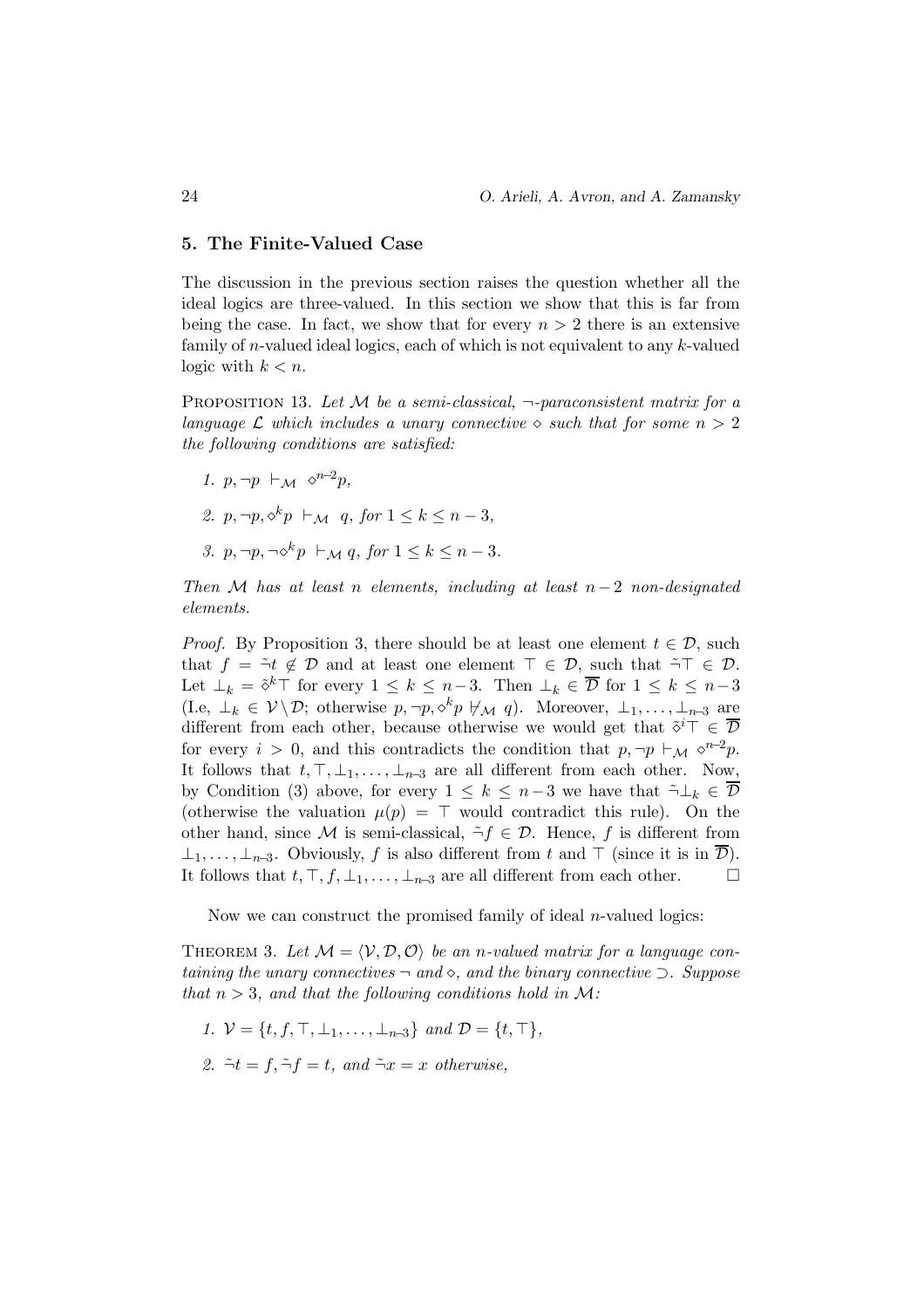- 3.  $\delta t = f$ ,  $\delta f = t$ ,  $\delta \top = \bot_1$ ,  $\delta \bot_i = \bot_{i+1}$  for  $i < n-3$ , and  $\delta \bot_{n-3} = \top$ ,
- 4.  $a \tilde{\supset} b = t$  if  $a \notin \mathcal{D}$  and  $a \tilde{\supset} b = b$  otherwise,
- 5. For every other n-ary connective  $\star$  of  $\mathcal{L}, \tilde{\star}$  is {t, f}-closed.

Then  $\mathbf{L}_{\mathcal{M}} = \langle \mathcal{L}, \vdash_{\mathcal{M}} \rangle$  is an ideal n-valued paraconsistent logic that is not equivalent to any k-valued logic with  $k < n$ .

*Proof.* It can be easily checked that  $M$  satisfies all the conditions of Proposition 13. Thus  $\vdash_{\mathcal{M}} \neq \vdash_{\mathcal{M'}}$  for every matrix  $\mathcal{M}'$  with less than n elements.

Next, we note that for any M-valuation  $\nu$ ,  $\nu(\infty \supset p \supset p) = t$ . Hence we may assume that  $\mathcal L$  includes propositional constants f and t such that  $\nu(f) = f$  and  $\nu(f) = t$  for any *M*-valuation  $\nu$ .

We divide the rest of the proof to several lemmas, showing that  $L_M$ satisfies all the properties of an ideal paraconsistent logic.

# LEMMA 3.  $\mathbf{L}_{\mathcal{M}}$  is a normal  $\neg$ -paraconsistent logic.

*Proof.* Clearly,  $M$  is  $\neg$ -paraconsistent and semi-classical. Hence, by Proposition 5,  $\mathbf{L}_{\mathcal{M}}$  is  $\neg$ -contained in classical logic. It is also easy to verify that the classical deduction theorem obtains for  $\supset$  and  $\vdash_M$ . Hence,  $\supset$  is a proper implication, and so  $\mathbf{L}_{\mathcal{M}}$  is normal.

LEMMA 4.  $M$  is strongly maximal.

*Proof.* Note first that for any  $a \in V \setminus \{t, f\}$  there is  $0 \leq j_a \leq n-2$ , such that a valuation  $\mu$  is a model in M of  $\{\diamond^{ja} p, \neg \diamond^{ja} p\}$  iff  $\mu(p) = a$   $(j \top = 0 \text{ or }$  $j_{\top} = n-2$ , and  $j_{\perp i} = n-2-i$ ). Let  $\mathbf{L} = \langle \mathcal{L}, \vdash_{\mathbf{L}} \rangle$  be any proper extension of  $\mathbf{L}_{\mathcal{M}}$ . Then there are some  $\psi_1, \ldots, \psi_k$  and  $\varphi$ , such that  $\psi_1, \ldots, \psi_k \vdash_{\mathbf{L}} \varphi$ , but  $\psi_1, \ldots, \psi_k \not\vdash_{\mathcal{M}} \varphi$ . From the latter it follows that there is a valuation  $\mu$ , such that  $\mu(\psi_i) \in \mathcal{D}$  for every  $1 \leq i \leq k$ , and  $\mu(\varphi) \in \overline{\mathcal{D}}$ . Let  $p_1, \ldots, p_m$  be the atoms occurring in  $\{\psi_1,\ldots,\psi_k,\varphi\}$ . Since we can substitute the propositional constant f for any p such that  $\mu(p) = f$ , and t for any p such that  $\mu(p) = t$ , we may assume that  $\mu(p)$  is in  $\mathcal{V} \setminus \{t, f\}$  for any atom p. Accordingly, let  $j_i = j_{\mu(p_i)}$  for  $1 \leq i \leq m$ . By the observations above,  $\mu$  is the only model of the set  $\Psi = \bigcup_{1 \leq i \leq m} \{ \diamond^{j_i} p_i, \neg \diamond^{j_i} p_i \}.$  It follows that  $\Psi \vdash_{\mathcal{M}} \psi_i$  for every  $1 \leq i \leq k$ , and  $\Psi \cup {\varphi} \vdash_{\mathcal{M}} q$  (where q is a new variable). Hence  $\Psi \vdash_{\mathbf{L}} q$ . Now, by substituting  $\Diamond^{n-j_i-2}p$  for  $p_i$  (where p is different from q), we can unify  $\Psi$  to  $\{\diamond^{n-2}p, \neg \diamond^{n-2}p\}$ . But in  $\mathbf{L}_{\mathcal{M}}$  both elements of this set follow from  $\{p, \neg p\}$ . Thus,  $p, \neg p \vdash_L q$ , and so L is not paraconsistent.

LEMMA 5. M is maximally  $\neg$ -paraconsistent relative to classical logic.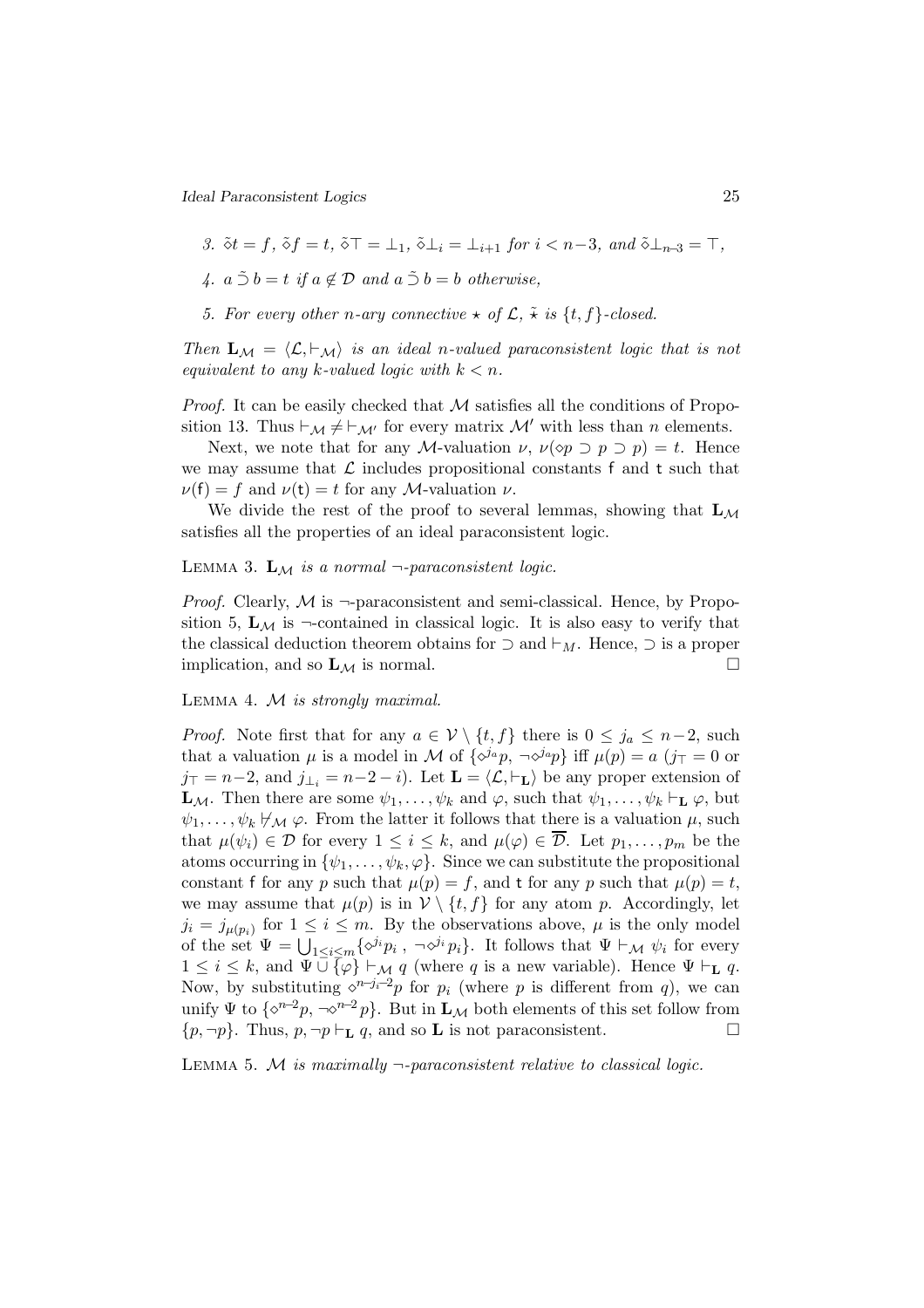*Proof.* Let  $\varphi$  be a formula that is not M-valid, and let S be the set of instances of  $\varphi$ . Suppose for contradiction that there is a classical tautology θ such that  $\mathcal{S} \not\models_{\mathcal{M}} \theta$ . Let  $\mathcal{T}$  be a maximal theory extending  $\mathcal{S}$ , such that  $\mathcal{T} \not\vdash_{\mathcal{M}} \theta$ . Then for every formula  $\psi$ , either  $\psi \in \mathcal{T}$ , or  $\mathcal{T}, \psi \vdash_{\mathcal{M}} \theta$  and so  $\mathcal{T} \vdash_{\mathcal{M}} \psi \supset \theta$ . Obviously,  $\mathcal{T} \vdash_{\mathcal{M}} \psi$  iff  $\psi \in \mathcal{T}$ .

Next, for any truth value  $a \in V$  and formula  $\psi \in \mathcal{W}_{\mathcal{L}}$ , define formulas  $\phi_1^a(\psi)$  and  $\phi_2^a(\psi)$  as follows:

$$
\begin{aligned}\n\phi_1^t(\psi) &= \psi & \phi_2^t(\psi) &= \neg \diamond \psi \\
\phi_1^f(\psi) &= \neg \psi & \phi_2^f(\psi) &= \diamond \psi \\
\phi_1^\top(\psi) &= \psi & \phi_2^\top(\psi) &= \neg \psi \\
\phi_1^{\perp_i}(\psi) &= \diamond^{n-2-i}\psi & \phi_2^{\perp_i}(\psi) &= \neg \phi_1^{\perp_i}(\psi) & \text{for } i = 1, \dots, n-3\n\end{aligned}
$$

It is easy to check that the following holds:

(\*) For any  $a \in V$ ,  $\psi \in \mathcal{W}_\mathcal{L}$ , and an *M*-valuation  $\nu$ ,  $\nu(\psi) = a$  iff  $\nu$  satisfies both  $\phi_1^a(\psi)$  and  $\phi_2^a(\psi)$ .

Now, define a valuation  $\nu$  by:  $\nu(\psi) = a$  if  $\phi_1^a(\psi) \in \mathcal{T}$  and  $\phi_2^a(\psi) \in \mathcal{T}$ . We show the following facts:

- 1.  $\nu$  is well-defined: This follows from the following two facts:
	- (a) There must be an  $a \in V$  such that  $\mu(\psi) = a$ .

Indeed, let  $\phi_3^a(\psi) = \phi_1^a(\psi) \supset (\phi_2^a(\psi) \supset \theta)$ . By  $(\star)$ , every Mvaluation satisfies  $\phi_1^a(\psi)$  and  $\phi_2^a(\psi)$  for some  $a \in \mathcal{V}$ . Hence

$$
\{\phi^a_3(\psi)\mid a\in \mathcal{V}\}\vdash_{\mathcal{M}}\theta
$$

Now, if  $\mu(\psi) \neq a$  for some  $a \in \mathcal{V}$ , then  $\phi_1^a(\psi) \notin \mathcal{T}$  or  $\phi_2^a(\psi) \notin$  $\mathcal{T}$ , so  $\mathcal{T} \cup \{ \phi_1^a(\psi), \phi_2^a(\psi) \}$  is a proper extension of  $\mathcal{T}$ . Hence,  $\mathcal{T} \cup \{\phi_1^a(\psi), \phi_2^a(\psi)\}\vdash_{\mathcal{M}} \theta$ , and so  $\mathcal{T} \vdash_{\mathcal{M}} \phi_3^a(\psi)$  by the deduction theorem. Thus, if  $\mu(\psi) \neq a$  for every  $a \in \mathcal{V}$  we get that  $\mathcal{T} \vdash_{\mathcal{M}}$  $\phi_3^a(\psi)$  for every  $a \in \mathcal{V}$ , and so  $\mathcal{T} \vdash_{\mathcal{M}} \theta$ . A contradiction.

- (b) If  $a \neq b$ , it is not possible that both  $\mu(\psi) = a$  and  $\mu(\psi) = b$ . Otherwise,  $\phi_1^a(\psi), \phi_2^a(\psi), \phi_1^b(\psi), \phi_2^b(\psi)$  are all in  $\mathcal{T}$ . But by  $(\star)$ , the set  $\{\phi_1^a(\psi), \phi_2^a(\psi), \phi_1^b(\psi), \phi_2^b(\psi)\}$  is not *M*-satisfiable in case  $a \neq b$ , and so  $\phi_1^a(\psi), \phi_2^a(\psi), \phi_1^b(\psi), \phi_2^b(\psi) \vdash_{\mathcal{M}} \theta$ . A contradiction.
- 2.  $\nu$  is a legal valuation:

Let  $\psi = \diamond(\psi_1, \ldots, \psi_n)$ . Suppose that  $\nu(\psi_i) = a_i$  for  $i = 1, \ldots, n$  and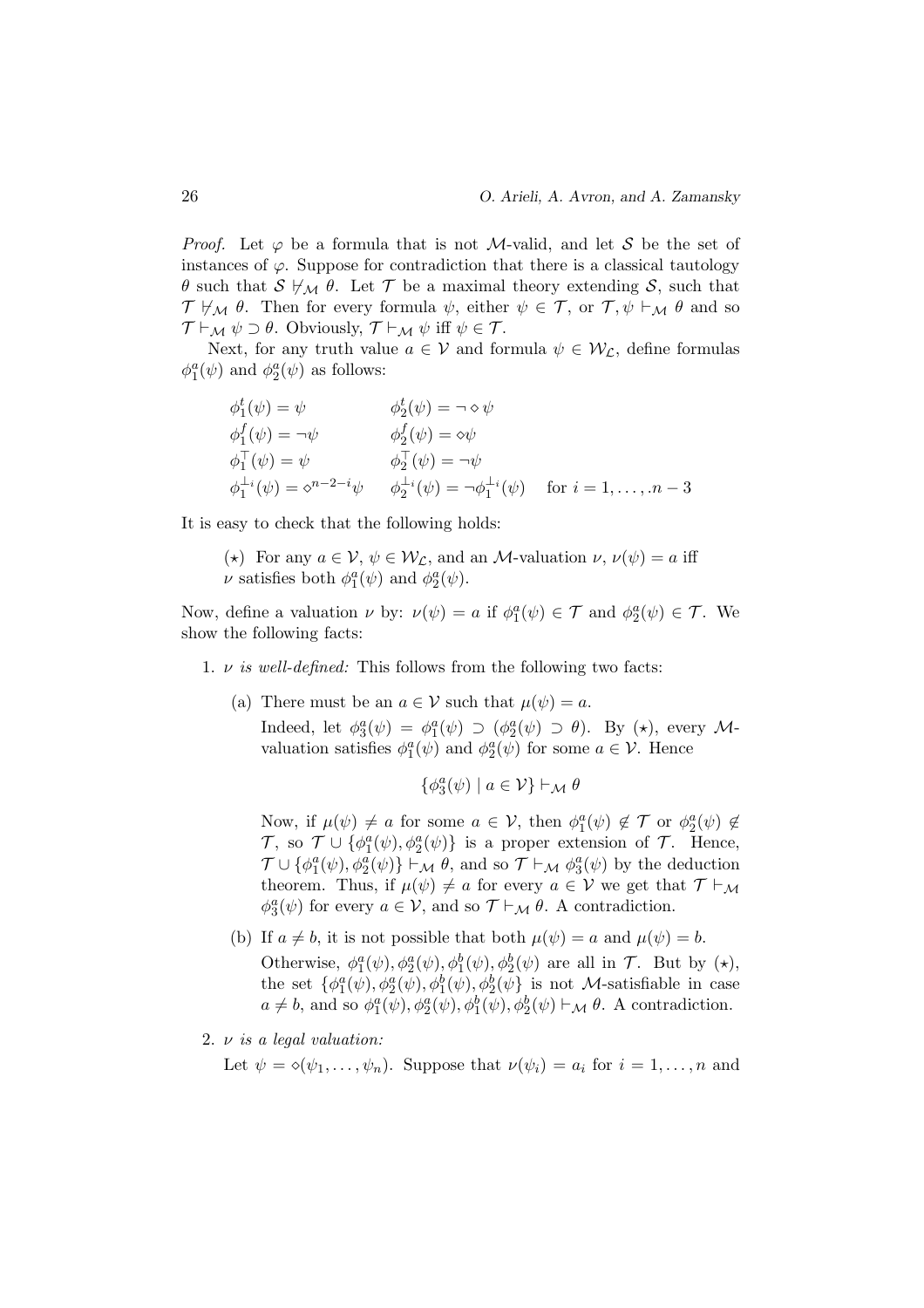$\tilde{\diamond}(a_1, ..., a_n) = b.$  Then for every *i* both  $\phi_1^{a_i}$  $j_1^{a_i}(\psi_i) \in \mathcal{T}$  and  $\phi_2^{a_i}$  $_2^{a_i}(\psi_i) \in \mathcal{T}$ . Now by  $(\star)$ , for  $i = 1, 2$ ,

$$
\bigcup_{i=1}^{n} \{ \phi_1^{a_i}(\psi_i), \phi_2^{a_i}(\psi_i) \} \vdash_{\mathcal{M}} \phi_j^{b}(\psi).
$$

It follows that  $\phi_j^b(\psi) \in \mathcal{T}$  for  $j = 1, 2$ . Hence, by the definition of  $\nu$ ,  $\nu(\psi) = b$ , that is,  $\nu(\diamond(\psi_1, \ldots, \psi_n)) = \tilde{\diamond}(a_1, \ldots, a_n)$ , as required.

3.  $\nu$  is a model of  $\mathcal T$  which is not a model of  $\theta$ :

Let  $\psi \in \mathcal{T}$ . If  $\neg \psi \in \mathcal{T}$  then  $\phi_1^{\top}(\psi) \in \mathcal{T}$  and  $\phi_2^{\top}(\psi) \in \mathcal{T}$ , thus  $\nu(\psi) = \top \in \mathcal{D}$ . Otherwise,  $\neg \psi \notin \mathcal{T}$ , and so  $\neg \psi \supset \theta \in \mathcal{T}$ . Since  $\psi, \neg \psi \supset \theta, \neg \diamond \psi \supset \theta \vdash_{\mathcal{M}} \theta$ , this implies that  $\neg \diamond \psi \supset \theta \notin \mathcal{T}$ , and so  $\neg \circ \psi \in \mathcal{T}$ . It follows that in this case  $\phi_1^t(\psi) \in \mathcal{T}$  and  $\phi_2^t(\psi) \in \mathcal{T}$ , thus again  $\nu(\psi) = t \in \mathcal{D}$ .

Clearly,  $\nu$  cannot be a model of  $\theta$ , since if  $\nu(\theta) \in \{t, \top\}$ , then in particular  $\phi_1^t(\theta) \in \mathcal{T}$  or  $\phi_1^{\top}(\theta) \in \mathcal{T}$ . In either case  $\theta \in \mathcal{T}$ , a contradiction to  $\mathcal{T} \not\models_{\mathcal{M}} \theta$ .

4. ν is a classical valuation:

We show that  $\nu$  is into  $\{t, f\}$ . Assume for contradiction that there are  $a \notin \{t, f\}$  and  $\psi_a$  such that  $\nu(\psi_a) = a$ . It is easy to see that this implies that for every b there is a sentence  $\psi_b$  such that  $\nu(\psi_b) = b$ (Indeed, since  $\nu(\theta) \notin \mathcal{D}$ ,  $\nu(\theta \supset \theta) = t$  and  $\nu(\neg(\theta \supset \theta)) = f$ , thus  $\psi_t = \theta \supset \theta$  and  $\psi_f = \neg(\theta \supset \theta)$ . For  $b \notin \{t, f\}, \psi_b$  may be taken as a sentence of the form  $\diamond^k \psi_a$ , where k is such that  $\tilde{\diamond}^k a = b$ ). Since  $\varphi$  is not valid in M, there is an M-valuation  $\mu$  such that  $\mu(\varphi) \notin \mathcal{D}$ . Assume that  $\textsf{Atoms}(\varphi) = \{q_1, \ldots, q_k\}$  and that  $\mu(q_i) = b_i$  for  $i = 1, \ldots, k$ . Let  $\psi = \varphi \{ \psi_{b_i}/q_i \}.$  Then  $\nu(\psi) = \mu(\varphi) \notin \mathcal{D}$ . On the other hand,  $\psi \in \mathcal{S} \subseteq \mathcal{T}$ . Hence  $\nu(\psi) \in \mathcal{D}$ , since  $\nu$  is a model of  $\mathcal{T}$ . A contradiction.

Now, since  $\theta$  is a classical tautology and  $\nu$  is a classical valuation, necessarily  $\nu(\theta) = t$ , but this contradicts the fact that  $\nu$  is not a model of  $\theta$ . This concludes the proof of Lemma 5.

Theorem 3 now follows from the last three lemmas.  $\Box$ 

EXAMPLE 7. Let  $\mathcal{M}_4 = \langle \{t, f, \top, \bot\}, \{t, \top\}, \mathcal{O} \rangle$  be the four-valued matrix for the language which consists of an implication connective ⊃, defined by:

$$
a \tilde{\supset} b = t
$$
 if  $a \in \{f, \perp\}$  and  $a \tilde{\supset} b = b$  if  $a \in \{t, \top\}$ ,

and the following two unary connectives: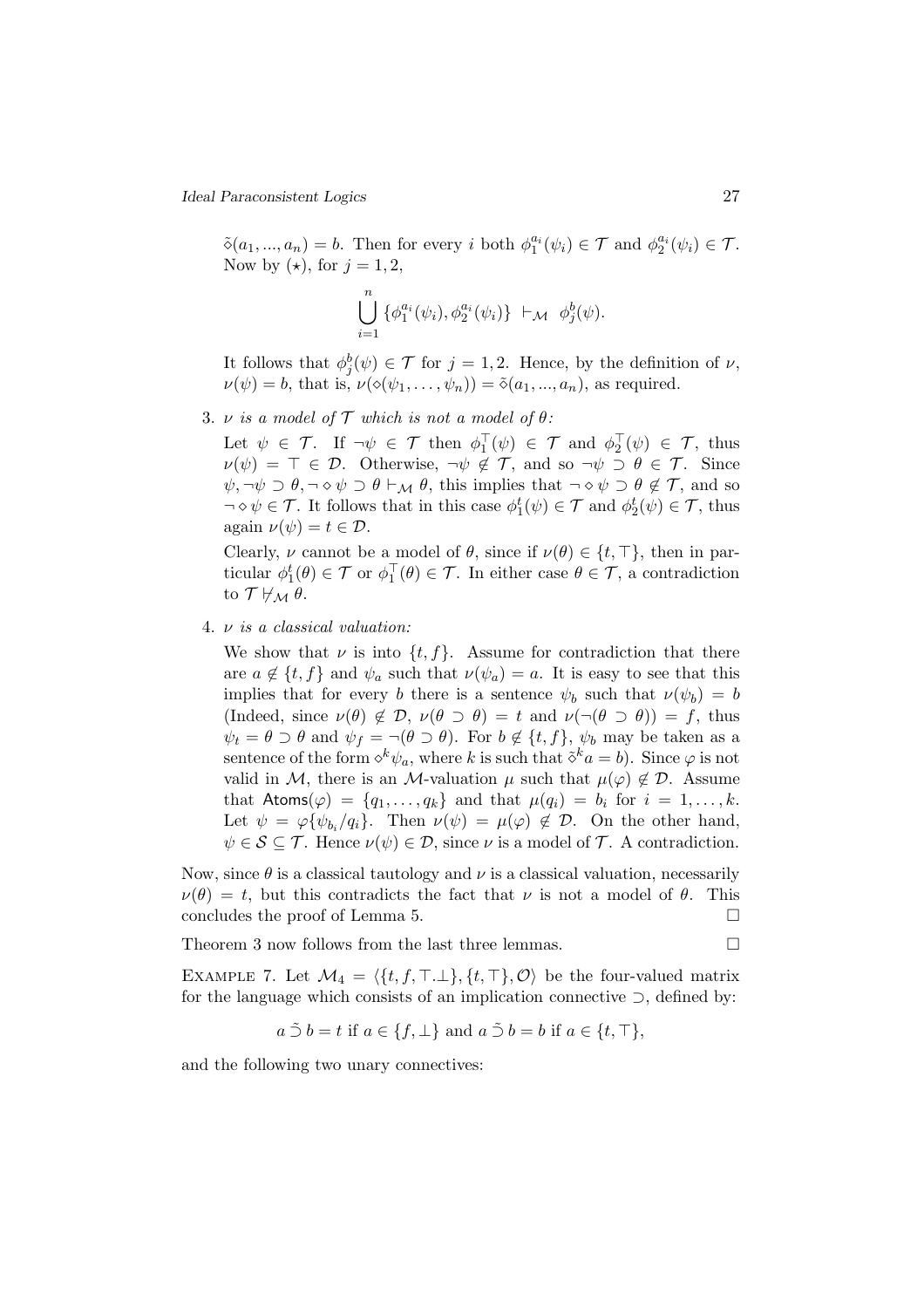- 1. The usual negation  $\neg$  of Dunn and Belnap [10, 11, 19], defined by:  $\tilde{\neg} t = f$ ,  $\tilde{\neg} f = t$ ,  $\tilde{\neg} \top = \top$  and  $\tilde{\neg} \bot = \bot$ .
- 2. Fitting's conflation  $-$  [20], defined by:  $\tilde{-}t = t$ ,  $\tilde{-}f = f$ ,  $\tilde{-}T = \perp$  and  $\tilde{-} \perp = T$ .

It is easy to verify that by defining  $\diamond \psi = \neg - \psi$ , we turn  $\mathcal{M}_4$  into a matrix for which Theorem 3 is applicable. It follows that  $\mathbf{L}_{\mathcal{M}_4}$  is an ideal four-valued paraconsistent logic, which is equivalent to no three-valued logic. Moreover, this remains the case for any extension of this logic by classically closed connectives. In particular, Theorem 3 applies to the logic of the bilattice [21, 22]  $FOUR$ , obtained from  $\mathcal{M}_4$  by the addition of the standard Dunn-Belnap four-valued conjunction and disjunction (defined by  $a\tilde{\vee}b = \sup_{\leq x} \{a, b\}$ , and  $a \tilde{\wedge} b = inf_{\leq t} \{a, b\},$  where  $\leq_t$  is the partial order on  $\mathcal{FOUR}$  defined by:  $f \leq_t \top$ ,  $\bot \leq_t t$ ). In [2] it was shown that this ideal paraconsistent logic provides a very natural and convenient framework for reasoning with uncertain information, and that it has a corresponding cut-free, sound and complete Gentzen-type proof system (as well as a sound and complete Hilbert-type proof system).

NOTE 7. All the logics introduced in Theorem 3, including that of Example 7, have the further important property that  $\neg\neg\psi$  is equivalent in them to  $\psi$  (in the strongest possible sense: each of them can be substituted for the other in any context). The same is true for the ideal logics that are induced by semi-classical three-valued matrices in which  $\tilde{\neg} \tilde{\neg} T = T$ .

# Acknowledgement

This research was supported by The Israel Science Foundation (grant No 280-10).

### References

- [1] A. Anderson and N. Belnap. *Entailment*, volume 1. Princeton University Press, 1975.
- [2] O. Arieli and A. Avron. The value of the four values. *Artificial Intelligence*, 102(1):97– 141, 1998.
- [3] O. Arieli, A. Avron, and A. Zamansky. Maximal and premaximal paraconsistency in the framework of three-valued semantics. *Studia Logica*, 2011. In Press.
- [4] A. Avron. Natural 3-valued logics: Characterization and proof theory. *Journal of Symbolic Logic*, 56(1):276–294, 1991.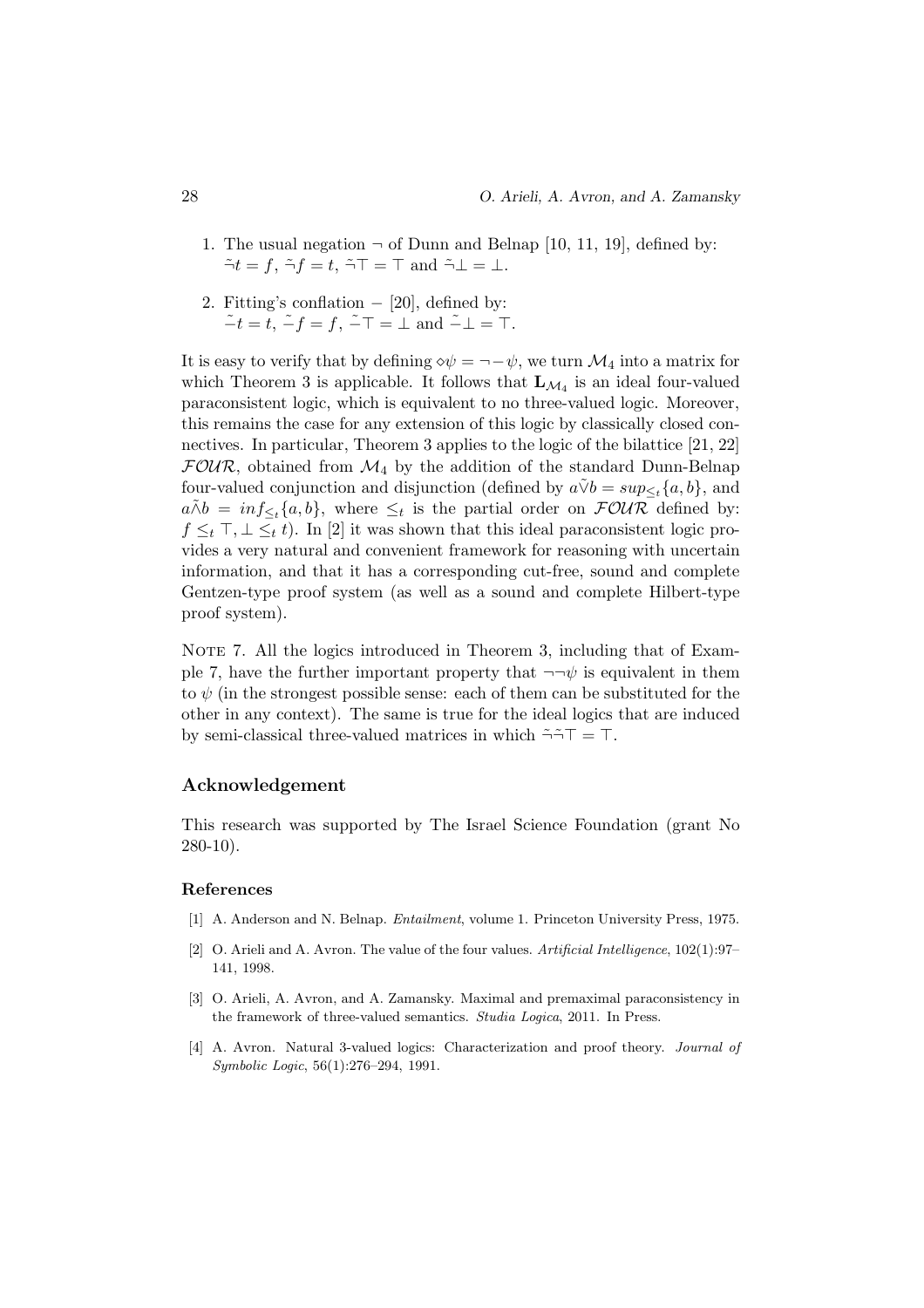- [5] A. Avron, O. Arieli, and A. Zamansky. On strong maximality of paraconsistent finitevalued logics. In *Proc. 25th Ann. Symp. on Logic in Computer Science (LICS'10)*, pages 304–313. IEEE Press, 2010.
- [6] A. Avron and I. Lev. Non-deterministic multi-valued structures. *Journal of Logic and Computation*, 15:241–261, 2005.
- [7] A. Avron and A. Zamansky. Non-deterministic semantics for logical systems A survey. In D. Gabbay and F. Guenthner, editors, *Handbook of Philosophical Logic*. Kluwer, 2011. To appear.
- [8] D. Batens. Paraconsistent extensional propositional logics. *Logique et Analyse*, 90/91:195–234, 1980.
- [9] D. Batens, C. Mortensen, G. Priest, and J. Van Bendegem. *Frontiers of Paraconsistent Logic, Proceedings of the first World Congress on Paraconsistency*, volume 8 of *Studies in Logic and Computation*. Research Studies Press, 2000.
- [10] N. Belnap. How a computer should think. In G. Ryle, editor, *Contemporary Aspects of Philosophy*, pages 30–56. Oriel Press, 1977.
- [11] N. Belnap. A useful four-valued logic. In J. M. Dunn and G. Epstein, editors, *Modern Uses of Multiple-Valued Logics*, pages 7–37. Reidel Publishing Company, 1977.
- [12] J. Y. B´eziau, W. Carnielli, and D. Gabbay. *Handbook of Paraconsistency*. 2007.
- [13] M. Bremer. *An Introduction to Paraconsistent Logics*. Peter Lang, 2005.
- [14] W. Carnielli, M. Coniglio, and I. D'Ottaviano. *Paraconsistency: The Logical Way to the Inconsistent - Proceedings of the second World Congress on Paraconsistency*. Marcel Dekker, 2001.
- [15] W. Carnielli, M. Coniglio, and J. Marcos. Logics of formal inconsistency. In D. Gabbay and F. Guenthner, editors, *Handbook of Philosophical Logic*, volume 14, pages 1–93. Springer, 2007. Second edition.
- [16] W. Carnielli, J. Marcos, and S. de Amo. Formal inconsistency and evolutionary databases. *Logic and logical philosophy*, 8:115–152, 2000.
- [17] N. da Costa. On the theory of inconsistent formal systems. *Notre Dame Journal of Formal Logic*, 15:497–510, 1974.
- [18] I. D'Ottaviano. The completeness and compactness of a three-valued first-order logic. *Revista Colombiana de Matematicas*, XIX(1–2):31–42, 1985.
- [19] J.M. Dunn. Intuitive semantics for first-degree entailments and coupled trees. *Philosophical Studies*, 29:149–168, 1976.
- [20] M. Fitting. Bilattices and the semantics of logic programming. *Journal of Logic Programming*, 11(2):91–116, 1991.
- [21] M. Fitting. Kleene's three valued logics and their children. *Fundamenta Informaticae*, 20(1–3):113–131, 1994.